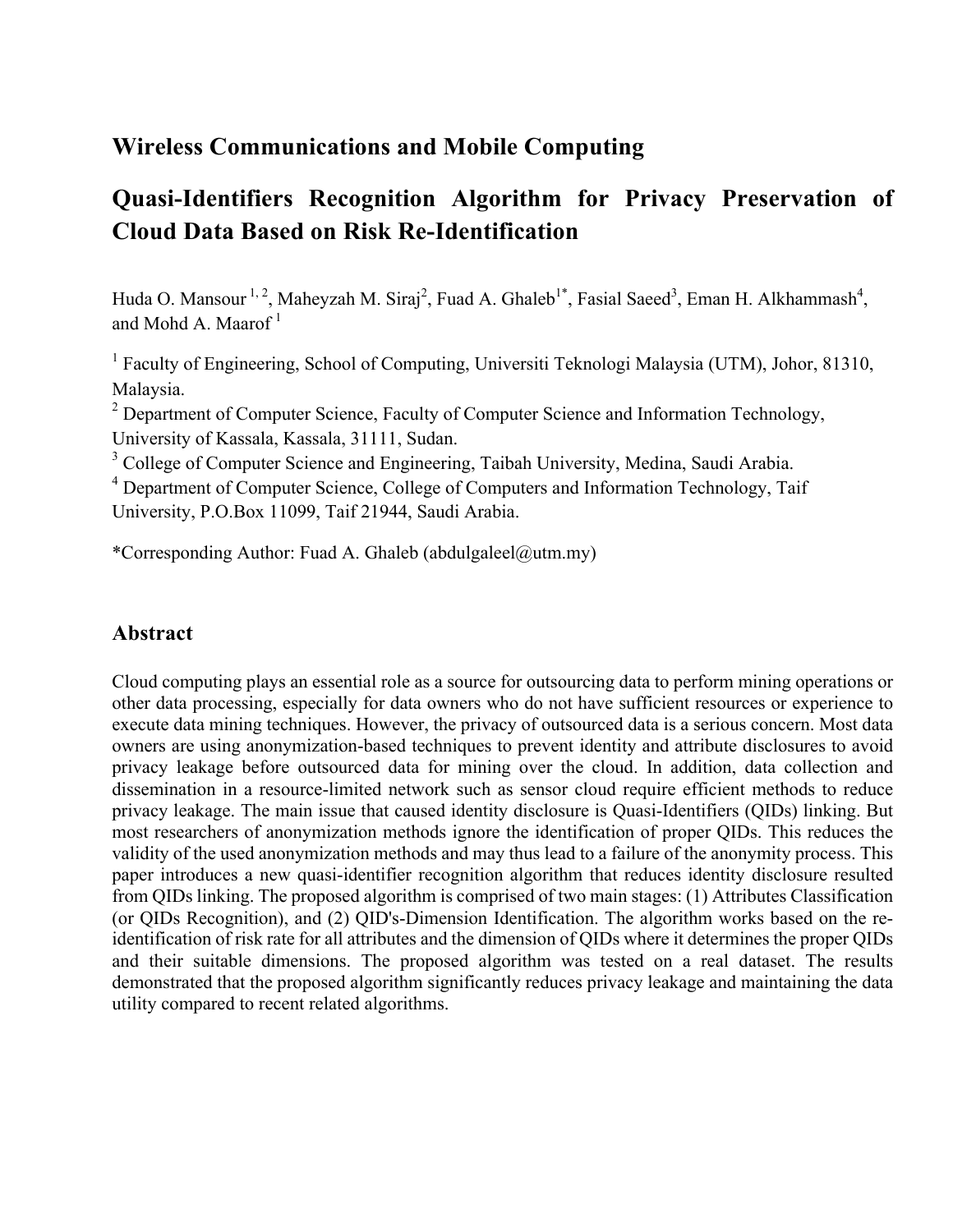### **Introduction**

In the modern information age, many companies are using external sources of data for processing, storing, or obtaining some services such as data mining. Unlimited computational resources, reduced costs, nonburden of maintenance, and non-diligence to learn the skills of proficiency in certain services, all of these were temptations to advance to the modern change. However, there are still security and privacy concerns that hinder the use of the features offered by the cloud [1]. Numerous studies clarified that attackers often reveal the information from third-party services or third-party clouds [2]. For example, one of the security breaches in October 2014 was a breakthrough for Dropbox. The attackers stole 700 user passwords to obtain cash values of its Bitcoins (BTC). In 2015, a lot of users' information, exceeds 4 million, such as the user's name, date of birth, address, e-mail, phone number, and other sensitive data were leaked through the TalkTalk service provider in the UK. In 2016, Time Warner one of the largest cable television companies in the United States has announced that about 32 million passwords and e-mail of the users have been stolen via an attacker. In 2017, more than 200 million data of the users containing users' names, phone numbers, e-mail addresses, home addresses, and other data have been disclosed through the API of McDelivery Company in India [2]–[4]. A fresh security violation in Google displayed that any administrator of the server who has access to the secret information can misuse it easily. The worst problem is that administrator of the honest-but-curious server can violate privacy without being discovered [5].

Three kinds of the disclosure can cause privacy leakage, identity disclosure, attribute disclosure, and membership disclosure [6]. In attribute disclosure and identity disclosure, the intruder identifies that the tuple of the target individual is found in the released dataset and he aims to acquire some private/sensitive data about that individual from the released dataset [7]. Serious issues that lead to identity disclosure are Quasi-Identifiers (QIDs) values linking and the attacker's knowledge background. The QIDs are the dataset attributes that if each of them is considered separately does not distinguish the individual, but when several attributes are combined they can give a distinctive identification of individuals [8]. For example, when looking at the attributes of date of birth, gender, and ZIP code together, one can reidentification the individuals as stated in [9]. Re-identification of the individuals through linking their QIDs leads to what are called linking-attacks. Therefore, the careless publication of QIDs will lead to leakage of privacy [3].

One of the popular practices to avoid privacy leakage is anonymization. The anonymization can perform via several types of transformations, by removing the values, changing the structure, replacing the values by taxonomy, and combine the values. The anonymization-based methods use one or a combination of operations to accomplish an optimum level of concealment [10]. A commonly utilized privacy criterion of anonymization is k-anonymity has been introduced by Sweeney 2002 [9]. The K-Anonymization model aims to make any record in the released dataset that cannot be distinguished from at least (K-1) other records [1], [11]. To avoid the linking-attacks K- Anonymization can be used. The effective method to determine the real QIDs is the primary issue for privacy-preserving methods based on K-anonymity or other anonymization models seek to prevent QIDs linking. While most of the current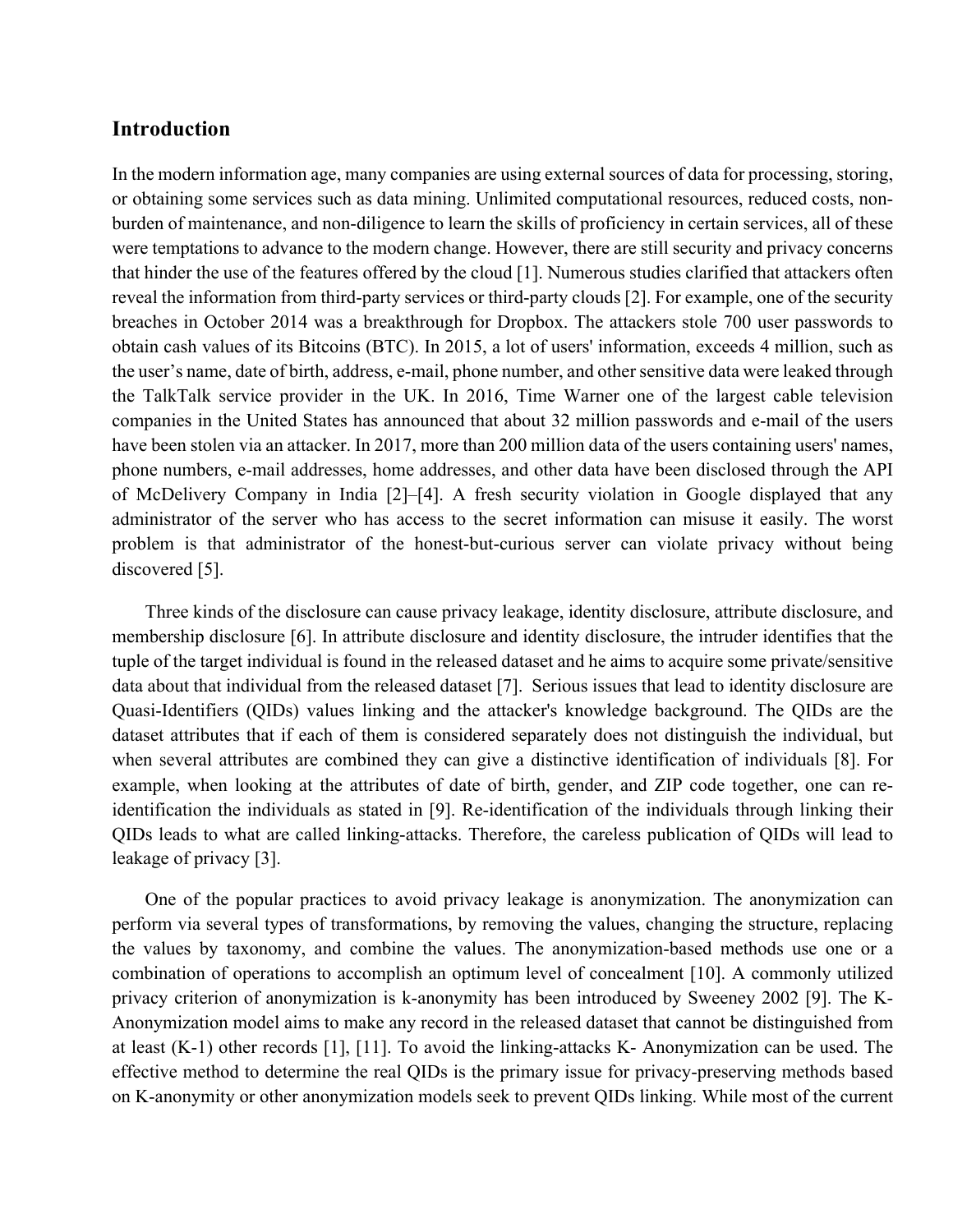methods neglected this issue or just determine QIDs manually, this reduces the validity of the anonymization method as well as negatively affects the usefulness of anonymous data [3]. This study aims at overcoming the identity disclosure resulting from QIDs linking and reduce the leakage of privacy by proposing a QIDs Recognition (QIR) algorithm based on risk rate re-identification. The proposed algorithm comprises two main stages: (1) Attributes Classification (or QIDs Recognition), and (2) QID's-Dimension Identification. The algorithm works based on the re-identification of risk rate for all attributes and the dimension of QIDs where it determines the proper QIDs and their suitable dimensions. Figure 1 shows the causes effect diagram of privacy leakage. The dark boxes in Figure 1 explain the privacy leakage causes addressed by the proposed QIDs Recognition (QIR) algorithm in this study. As shown in Figure 1, it is essential to properly identify the QIDs attributes to overcome the identity disclosure to reduce the leakage of privacy resulting from QIDs linking. This paper is made up of 5 sections. Section 2 describes the state-of-art of privacy-preserving data mining (PPDM) over the cloud, whereby present some of the current methods and algorithms that address the issue of identification QIDs accurately to avoid identity disclosure. A detailed description of the proposed algorithm has been provided in Section 3. Section 4 demonstrates the experimental evaluation, discussion, and comparison with related work. Section 5 concludes this work.

#### **Related Work**

The research of privacy-preserving outsourced data focus on anonymization-based methods [12]–[18], cryptographic-based methods [19]–[24], hybrid methods [2], [25]–[27] and methods seek to improve the data utility [26], [28], [29]. Some recent studies have demonstrated the privacy requirements of incremental datasets [30]–[32], multiple sensitive attributes [33]–[35]. However, most of these studies neglected the issue of identification of the right QIDs, despite its importance in the success of the anonymity process. Few of these studies have attempted to introduce methods so that identification of the QIDs is required in the anonymization process, as presented in the next section.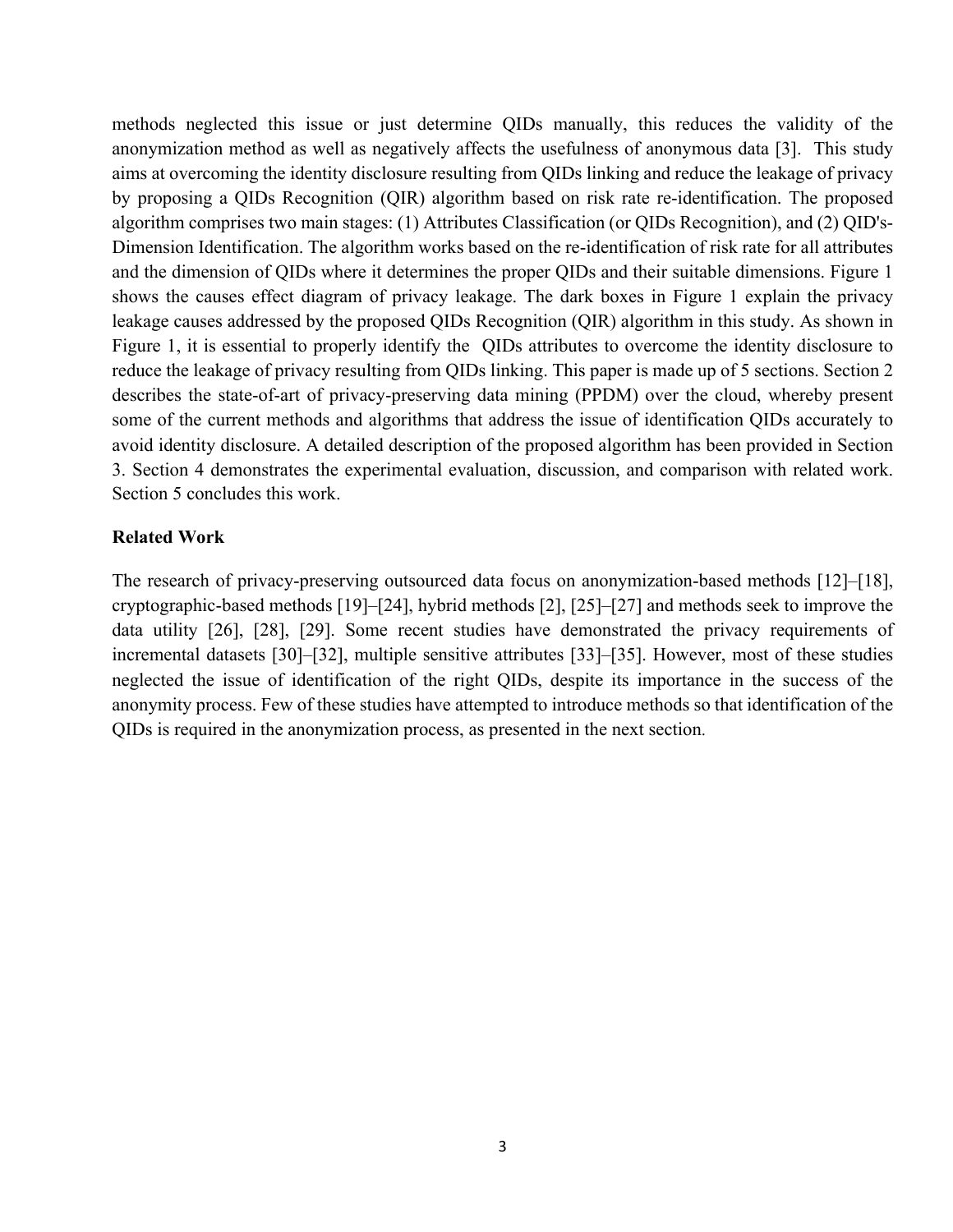

Figure 1: Privacy leakage causes addressed by the QIR algorithm.

Huang and others [36] introduce a new method that depends on the hyper-graph to finding a group of related views and QIDs set. This method maps the group of related views into a hyper-graph and includes all paths available between every two nodes instead of finding the group of related views. The weakness of this method is that the QIDs group produced may include so many attributes. Further, it has high computational complexity resulted from the process of degeneration of the common graph from the hypergraph.

Omer and Mohamad [37] introduce a new method to select a quasi-identifier (QID) to achieve kanonymity. Selective and Decompose algorithms depend on nominating multiple attributes as a set, and then generate power set *P(S)* for them. Following that, the distinct values of the power set *P(S)* elements were computed and listed in a table. Finally, the candidate element from the power set is the element with the maximum distinct value. The main problem in this method is selecting the primary nominate set of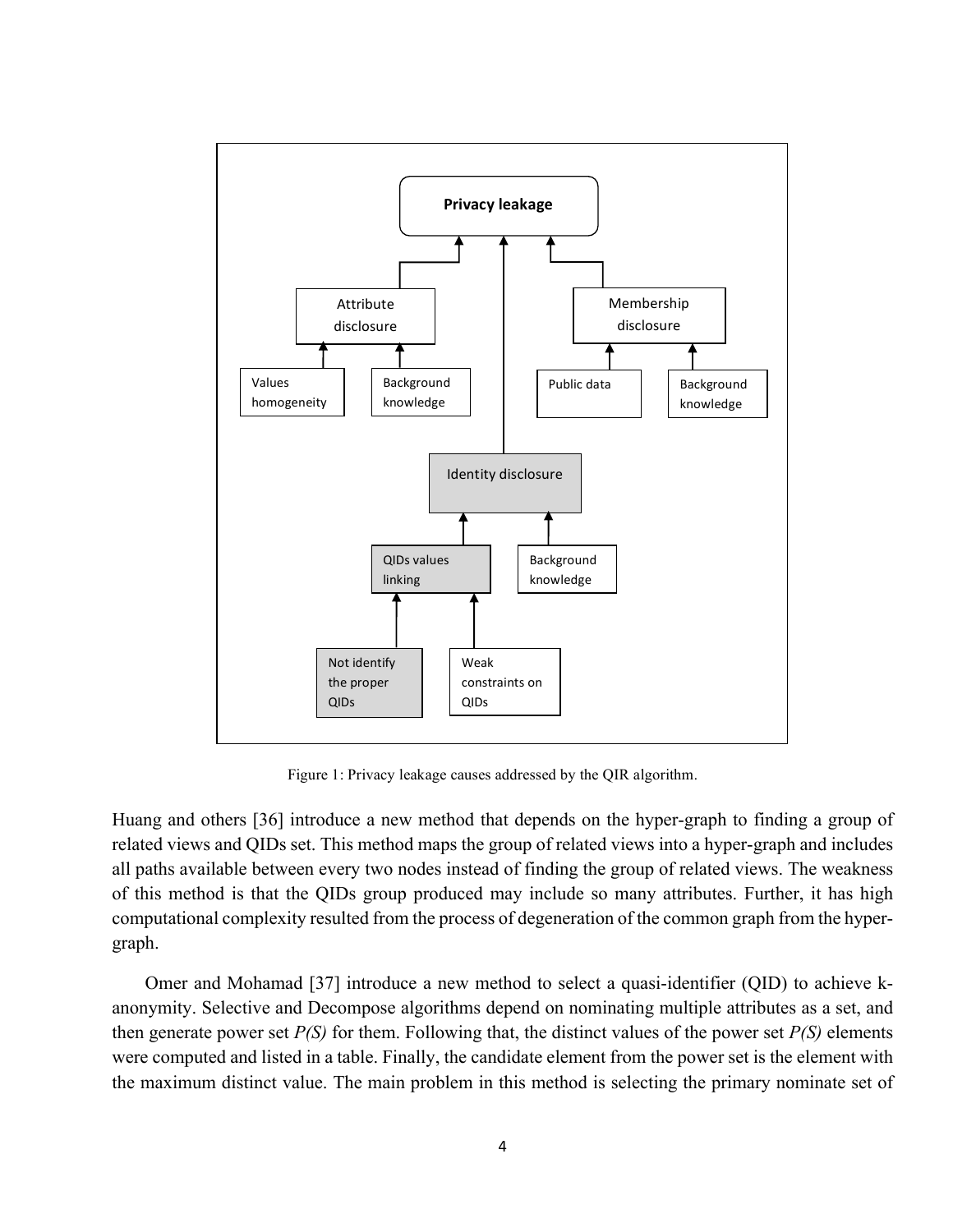attributes, where the accuracy of the selection depends on the user experience [3]. Furthermore, is impractical to generate  $P(S)$  if the number of attributes is big (e.g., more than 8).

Y. J. Lee and Lee [38] examine the factors and the likelihood of an individual re-identified for medical information through inferable QIDs. The QIDs were considered as database variables that enable the re-identification of individuals by linking their QIDs with available external information or a specific individual. They selected five factors to form QIDs attributes to prevent patient privacy violations. The factors were selected based on their influence on the likelihood of re-identification and the possibility of inferring it from background knowledge. One of the disadvantages of this study is that the QIDs that can be extracted to re-identification patients' records may exceed 5. Besides, the paper focused only on the problem of re-identification of patients' records and avoiding leakage of privacy in the medical records, lacking a public method that could be used for general data publishing. Bampoulidis and others[8] assume that some QIDs are more important than others (i.e. in data mining/analysis) and, therefore, should be distorted as little as possible in the anonymization process. They present a tool to address the issue of QIDs by utilizing a local recoding algorithm for k-anonymity. The tool outperforms the ARX (data anonymization tool) in terms of dataset quality. The major problem with this method is that it depends on the user in defining the QIDs attributes, giving priority to each attribute, as the user relies on his personal experience in determining the QIDs attributes, which are usually not accurate.

Kaur and Agrawal [10] study the impact of QIDs on the anonymization process. They gave new ways to consider before choosing the quasi-identifiers. The re-identification risks have been examined using different QIDs, diverse parameters, and different sizes of a data sample. The results of their work showed that when making the variance in selecting the QIDs for anonymization operation, note that the risk of reidentification increases when the number of QIDs increases, and it decreases when using QIDs that contain fewer categories. Although it is good to take into account these observations before starting the anonymity process, it should be noted that these observations extracted by the study are not fixed and may change from one dataset to another.

Wong and others [39] do not reveal the complete set of quasi-identifiers (QID) to the data collector before and after the data anonymization process. They believed that the QIDs can be both sensitive values and identifying values, they allow the respondents/data owners to hide sensitive-QIDs attributes from other parties. The first issue with this method is that the QIDs attributes that respondents consider them are sensitive may contain data that are very useful in mining or may adversely affect mining outcomes. The second issue is if respondents submit inaccurate data, there is no guarantee of the usefulness of the results obtained from data analysis.

Sei and others [40] consider that some QIDs are regarded as sensitive QIDs and they propose novel privacy models, namely,  $(l1, \ldots, lq)$  – diversity and  $(t1, \ldots, tq)$  – closeness, and a method that can treat sensitive QIDs. Their proposed method comprises of two algorithms: anonymization and reconstruction algorithms that can treat sensitive QIDs. Although this method can perform anonymity while preserving the quality of the data, it suffers from the problem of the Wong [39] method, this is because there is no effective method to accurately determine which of the QIDs attributes is considered sensitive QIDs.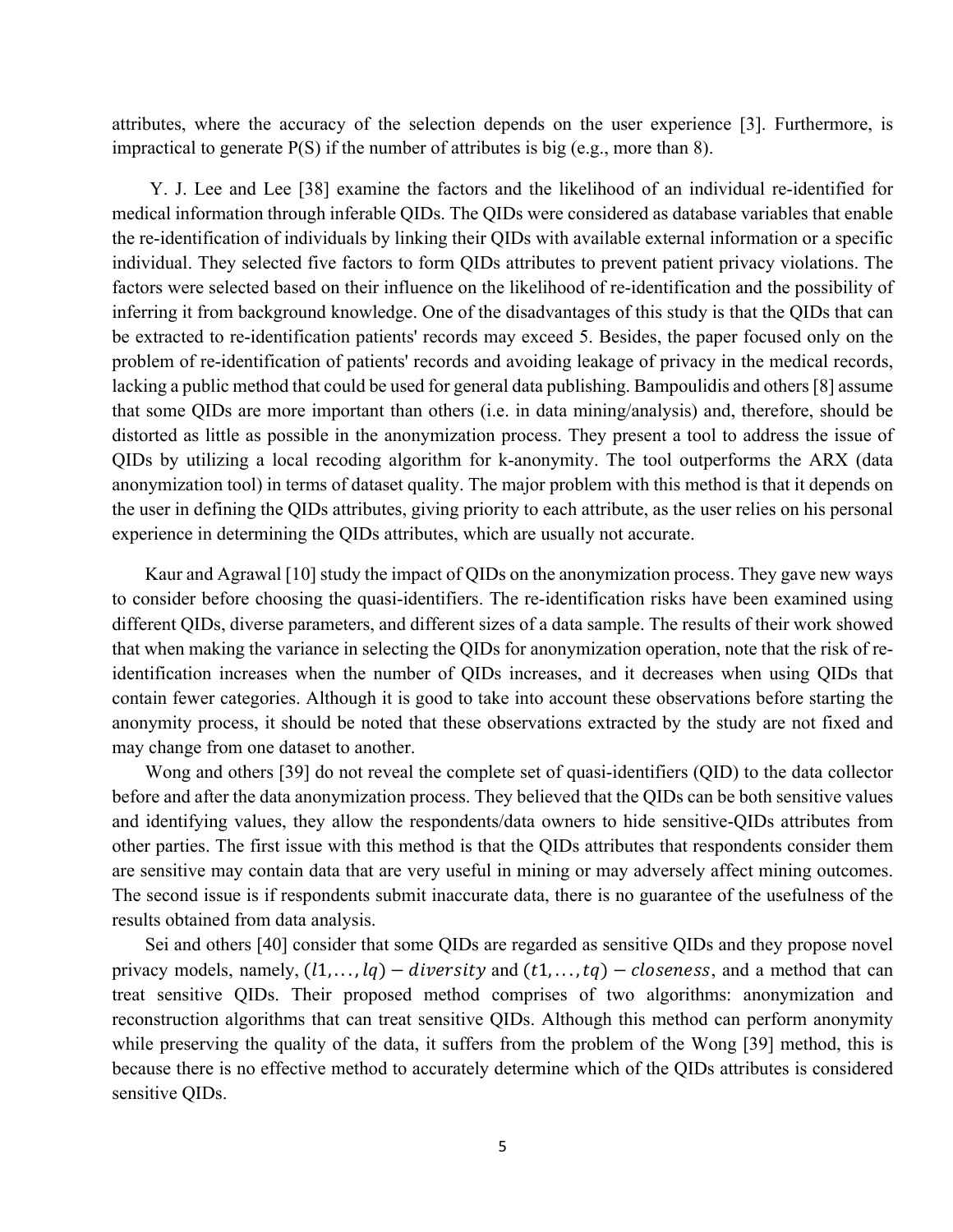Victor and Lopez [41] offer a  $(k, n, m)$  anonymity method for sensitive/private data based on the kanonymity. The graph algorithms were used to perform QIDs and are moreover has been improved by selecting similar QIDs based on the composite and derived attributes. The set of QIDs gets from the methods in [36], [41] may include too many attributes, which is increases the information loss in models based on generalizations like the K-anonymity [3].

#### **The Proposed QIDs Recognition Algorithm**

There are two main stages involved in the QIDs Recognition algorithm (QIR) to prevent privacy leakage of outsourced data. *First*, classification of the dataset attributes into Quasi-Identifiers (QIDs ), Sensitive Attributes (SAs), and Non-Sensitive attributes ( NSs). That is, each attribute in the dataset is classified into one of the aforementioned group (QIDs, SAs, or NSs). In the attributes' classification (QIDs Recognition) stage, the IDs (Identifiers attributes) are usually removed from the dataset by the data owner. The Quasi-Identifiers (QIDs) are the attributes that, when linked together, define the individual. For example, age, gender, and ZIP. The Sensitive Attributes (SAs) are the attributes that explain sensitive/private information about an individual such as medical information, financial records, and location. Meanwhile, the Non-Sensitive attributes (NSs) are the other attributes in the dataset that do not fall under the previously mentioned categories, as they do not help reidentify the identity of the individual for example state and religious attributes. In the basic privacy models (such as k-anonymity [3,8,9,11- 13,18,28], l-diversity [40,52], and t-closeness [34, 53]), the attributes of a dataset were categorized into two groups: sensitive and non-sensitive. Meanwhile, most of the recent researchers such as in [3], [42]– [45] divide the datasets attributes into three types: QID, SA, and NS (not including identifiers) directly. Accordingly, the classification of dataset attributes in this study is divided into three types of QID, SA, and NS (not including identifiers) with utilizing the same definitional meaning of each category as in the previous work in [3], [42]–[45].

*Second*, determine the actual dimension of QIDs that should be used in an anonymization operation that will achieve optimum case. If the set of QIDs contains too many attributes, the loss of information caused by generalization will be exacerbated. Nonetheless, sometimes the minimal set of QID does not imply the most appropriate privacy protection setting because the method does not consider what attributes the adversary could potentially have [37]. Therefore, we need a mechanism that determines the appropriate dimension of the QIDs to avoid these problems. In the QIDs-Dimension Determining stage, the proposed algorithm performs this task. Figure 2 illustrates the general procedure of the two main phases of the QIR Algorithm. The following subsections explain these two stages in more detail.

#### **QIDs Recognition stage**

In this stage, the algorithm classifies the attributes depend on the re-identification risk rate for each attribute in the dataset, then the risk rate of the attribute is compared to the threshold values of the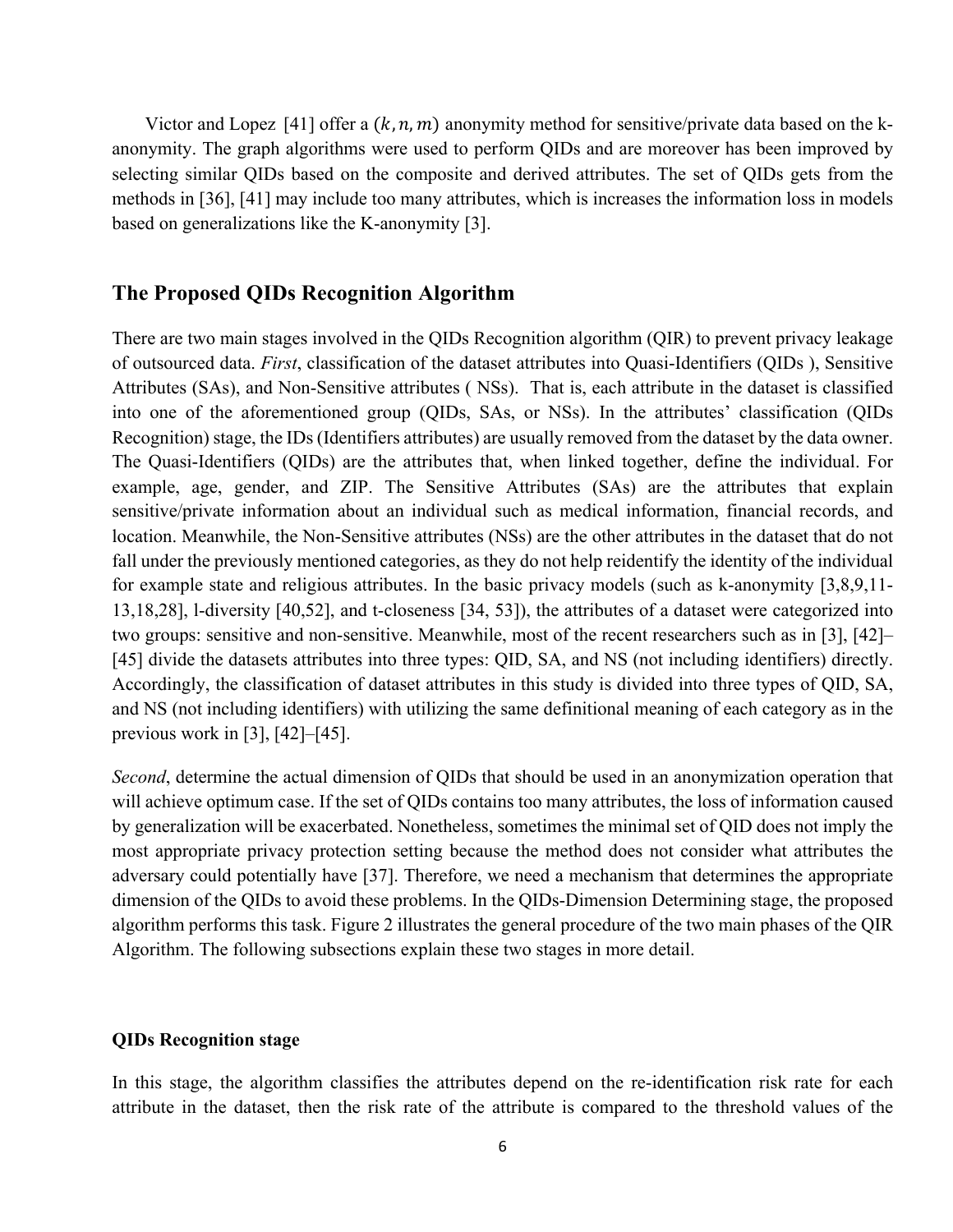classification. As shown in Figure 2, the attributes classification stage comprises four main activities. These activities include (1) data set preprocessing, (2) computing risk rate for all attributes, (3) selecting the classification thresholds, and (4) Classify the attributes according to the selected thresholds.

In the first activity, the dataset is preprocessed which include filling the missing values, fixing the inconsistencies in the dataset, and data normalization. Then in the second activity, the risk rate is computed according to the g-distinct which is adopted in computing the re-identification risk rate [46]. A detailed description of the g-distinct method is presented in the next section. In third activity, the classification thresholds were selected based on the maximum and minimum risk of re-identification as follows. These thresholds are denoted by  $\beta$  and  $\alpha$  in this study,  $\alpha$  threshold represents the maximum risk of re-identification of the individual while β represents the minimum risk of re-identification. The threshold values can be determined by the user or the data owner after calculating the re-identification risk for all attributes. Based on percentages of the highest and lowest attributes risk one can choose the  $\alpha$ value to be less than the highest risk value and choose the β value to be less than the lowest risk value. The nature of the data and the degree of importance of each attribute affect the selection of the threshold values. So, these thresholds are adjustable and differ from one dataset to another. For instance, let the dataset (D) contains attributes  $(A_1, A_2, ..., A_n)$ , i.e.,  $D = A_1, A_2, ..., A_n$  let  $β = 0.05%$  and  $α = 30%$ . Let Rrisk<sub>Ai</sub> be the re-identification risk of attribute  $A_i$ , and Rrisk<sub>Ai</sub> = 35% As  $Rri s k_{A_i} > \alpha$ , then the  $A_i$  is classified as SA. Suppose  $Rri s k_{A_2}$  and Rrisk<sub>A<sub>5</sub></sub> are 23 and 0.01 respecively, then  $A_3$  is classified as  $QID$  w ile  $A_5$  will be classified as NS, respectively. Re-identification risk rate of attribute  $A_i$  computes the degree that makes the records distinguished based on this attribute. Finally, the fourth activity includes classify the attributes according to the selected thresholds using rules represented by *if-else* testaments (see Algorithm 1, Lines 27 – 39). In the following subsection, a details description of computing the re-identification risk rate (g-Distinct) is presentedMore explanation of the QIDs Recognition stage are also presented.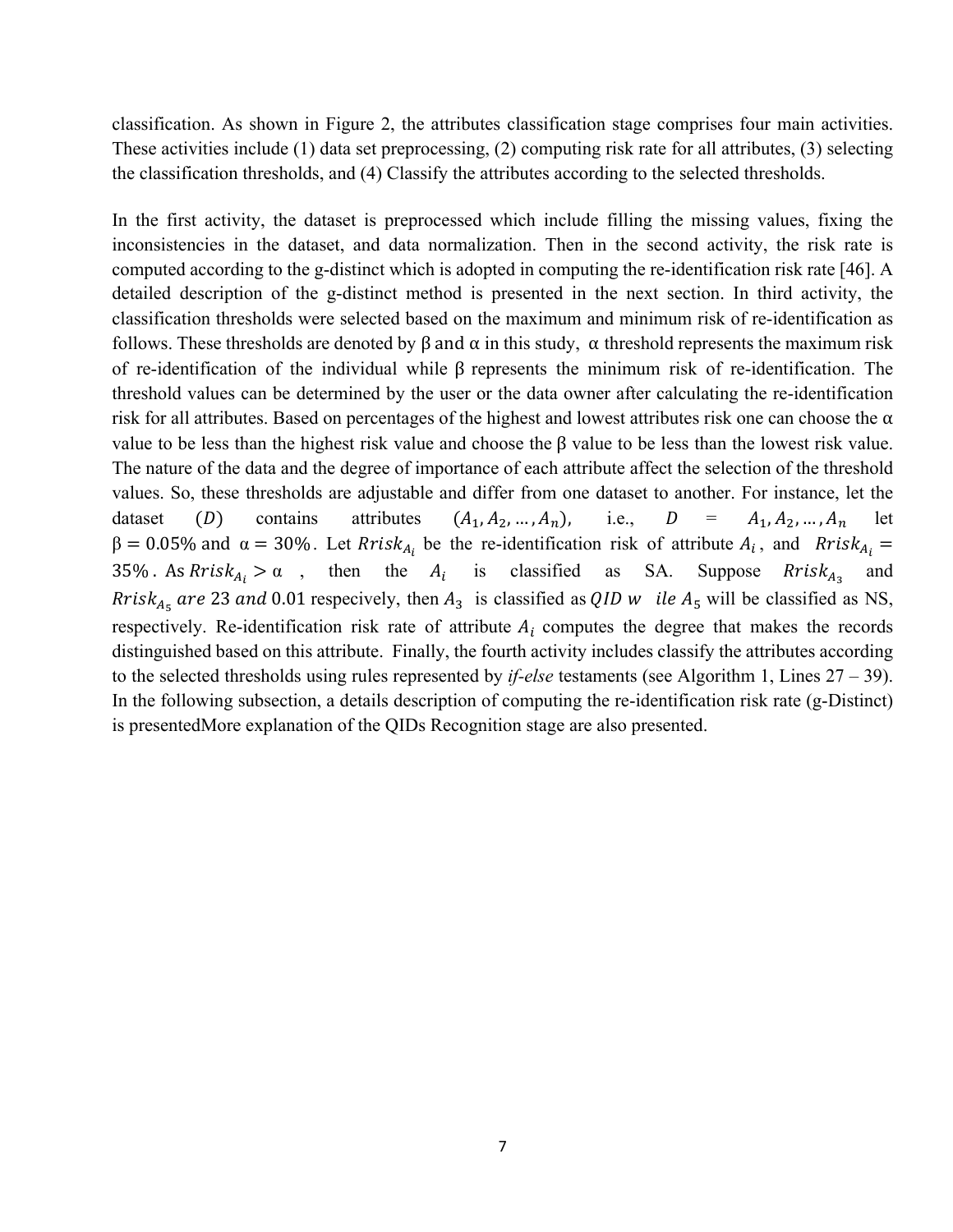

Figure 2: The general procedure of the proposed QIR algorithm.

### **g-Distinct**

The g-distinct is adopted in computing the re-identification risk rate [46]. A person or record in any dataset is said to be unique if he/she or it has a combination of attributes that is not for someone/record else. The person/record is g-distinct if their combination of attributes is matching to g-1 or less than other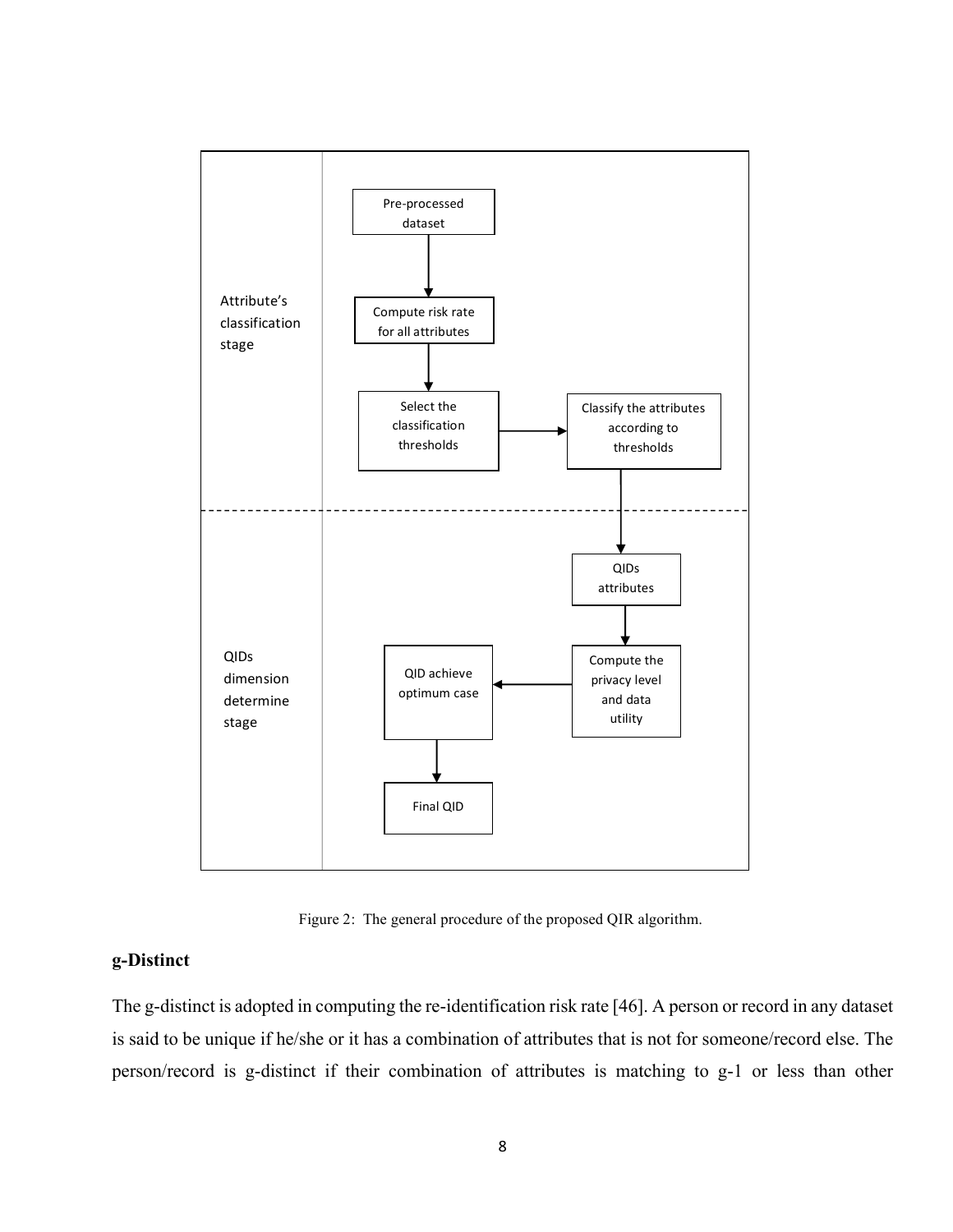people/records in the dataset [46]. Thus, uniqueness is the base situation of 1-distinct. In general, gdistinct is the total of the number of subgroups with  $i$  individuals, which is computed as:

$$
h_n(g) = \sum_{i=1}^{g} i \cdot f_n(i)
$$
 (1)

Where  $f_n(i)$  refers to the expected number of subgroups with *i* individuals that can be derived from a given aggregated group, and  $q$  represents the whole number of individuals in a subgroup. That is,  $g$  is associated with the g-distinct to represents the number of distinguished individuals in the subgroup. For example, when we say 3-distinct, it means that three individuals have common QIDs characteristics out of the total number of people  $g$  in the subgroup. The Sum of all g-distinct of individuals in a specific attribute represents the Re-identification risk rate that the attribute potential to cause it. We can compute the general risk of the whole dataset through equation  $(2)$  where *b* is the number of possible subgroups.

$$
R_n^j(g) = \left(\frac{j}{n}\right) b^{1-n} \left(b^n - (b-1)^n\right) \tag{2}
$$

Finally, the attributes classification stage returns the re-identification risk rate for each attribute in the dataset. Based on the resulted re-identification risk rates, the dataset attributes are classified to sensitive and nom sensitive according to the rate of the re-identification risk for each attribute in addition to threshold values  $\beta$ ,  $\alpha$ . The outcomes of this stage will be as input into the QIDs dimension identification stage to determine the dimension of QIDs that suitable to achieve optimal privacy requirements. The practical steps of the classification stage are explained by algorithm 1. The lines 2-16 in algorithm 1 are to compute the g-distinct for all dataset attributes while lines 18-26 are to calculate the re-identification risk rate based on the attributes' g-distinct. Finally, lines 28-40 addressed the process of attributes classification using the re-identification risk rate of each attribute to produce three categories of attributes: QIDs, SAs, and NSs.

The importance of this stage of the proposed algorithm represented by algorithm 1 is that it contributes to reducing the attribute disclosure resulting from linking the QIDs values due to a weakness/failure in defining the QID characteristics correctly. This contribution helps in minimizing the leakage of information and avoid privacy violations.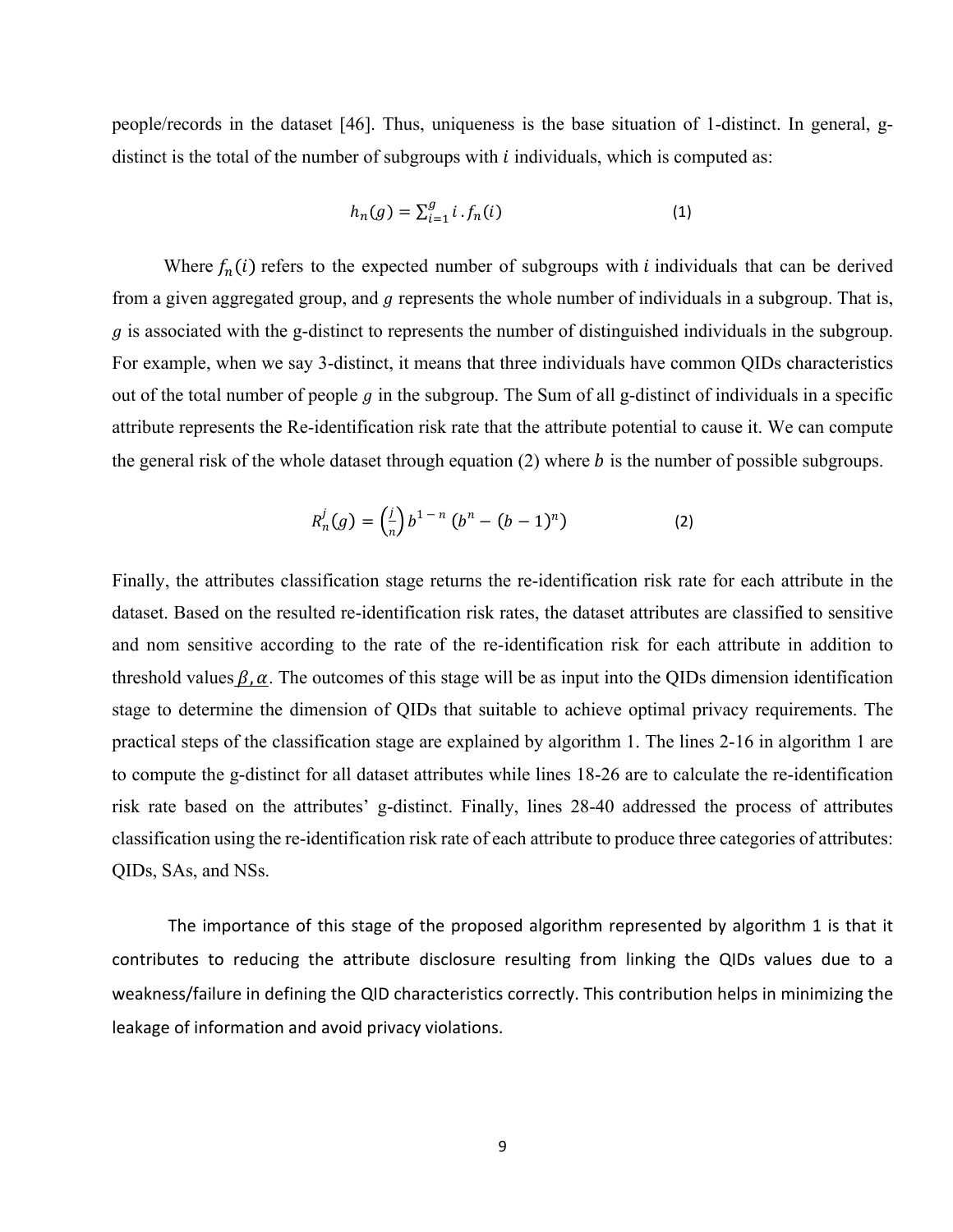**Algorithm 1** Attributes Classification **Input**: Dataset D, β, α. **Output**: Classified dataset. 1: *//Compute g-distinct for all dataset tuples for each attribute.*  $Dg_{\text{Attr}} \leftarrow g$ -distinct of the attribute (*Attr*)  $n \longleftarrow$  attributes domain  $m \leftarrow$  tuples domain Attr $\epsilon$ n  $g \in m$  $tv \leftarrow$  attribute value of a specific tuple  $Attr\_Dg[i][j] = 0$ For  $i := 1$  to n. length do For  $j := 1$  to m. length do 2: 3: 4: 5: 6: 7: 8: 9: 10: 11:  $Dg_{Attr[i]} = \frac{1}{\int (tv)_i}$ 12:  $Attr\_Dg[i][j] = Attr\_Dg[i][j] + Dg_{Attr(i)};$ 13:  $j = j + 1;$ 14: **End** 15:  $i = i + 1;$ 16: **end**  17: *//Compute re-identification risk rate for all dataset attributes.* 18:  $Rrisk\_Attr[i] = 0$ 19: Rrisk<sub>Attr</sub>  $\leftarrow$  re-identification risk rate of Attr 20: **For**  $i := 1$  to  $Attr\_Dg$  [i]. length **do** 21: **For** j:= 1 to m.length **do** 22: Rrisk<sub>Attr</sub> [i]= Rrisk<sub>Attr</sub>[i ]+Dg<sub>Attr</sub> [i][j] 23:  $i = j + 1$ ; 24: **End** 25:  $i = i + 1;$ 26: **End** 27: *//Classified the attributes based on risk rate and threshold values.* 28:  $QIDS$   $[$   $]$  = 0 29:  $SAs [$ ] = 0 30:  $NSS [$ ] = 0 31: **For**  $i := 1$  to Rrisk<sub>Attr</sub> [i] length **do**<br>32: **If**  $(Rrisk_{attr} [i] in range(\beta))$ **If** ( $Rrisk_{Attr}$  [i] in  $range(\beta)$ ) 33:  $QIDS[i] = QIDS[j] + Rrisk_{Attr}[i];$ <br>34: Else If (Rrisk<sub>attr</sub> [i] in range(a)) 34: **Else If**  $(Rrisk_{Attr}[i] \text{ in } range(\alpha))$ <br>35: SAs  $[i] = SAs [1 + Rrisk]$  $SAs$   $[i] = SAs$   $[ ] + Rrisk_{Attr} [i];$ 36: **Else**  37:  $NSS[i] = SAS[] + Rrisk_{attr}[i];$ 38:  $i = i + 1;$ 39: **end** 40: **Return** ( *QIDs* [ ], *SAs* [ ], *NSs* [ ] )

#### **QIDs-Dimension Identification Stage**

This stage of the algorithm aims to determine the best dimension of QIDs that will achieve optimum cases. The optimum case gives high privacy with a high/reasonable percentage of preserving data quality.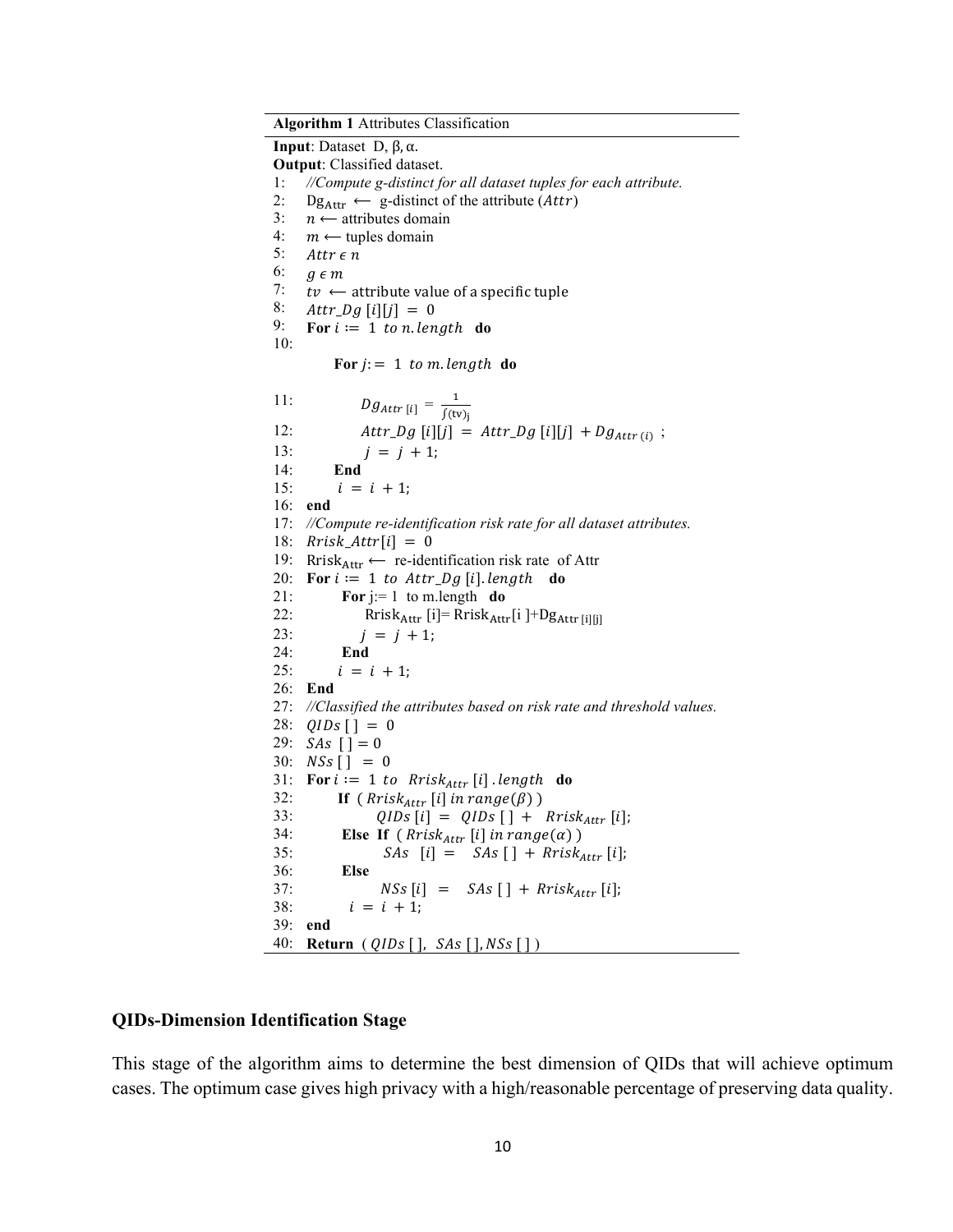In other words, it has high Privacy Gain (PG) with high/reasonable Non-uniform entropy (NUE). Algorithm 2 describes the implementation steps for this stage. The algorithm takes a sample of data with the QID that has the highest re-identification risk rate. Following that, the QIR calculates the PG and NUE base on k-anonymity through equations 3 and 4. In the next step, the QIDs number is increased, the PG and NUE are calculated again and so on until finish all QIDs.

| <b>Algorithm 2 QIDs Dimension Identification</b>               |
|----------------------------------------------------------------|
| <b>Input</b> : Dataset sample d, QIDs [], privacy parameter k. |
| <b>Output:</b> Optimal Dimension of QIDs.                      |
| $QidD \leftarrow$ dimension of QIDs<br>1:                      |
| $0idD \in OIDS$ [ ]<br>2:                                      |
| 3:<br>Optimal_QidD $\leftarrow$ Optimal dimension of QIDs      |
| 4:<br>$0idD[$ ] = 0                                            |
| 5:<br>For $i := 1$ to QIDs [] length do                        |
| 6:<br>$QidD[i] = QidD[] + QIDS[i];$                            |
| Anonymized_data [i] = $k$ – anonymity(d, QidD[i], k);<br>7:    |
| $PG[i] = Privacy\_gain(Anonymized\_data[i]);$<br>8:            |
| NUE [i] = Non-Uniform Entroy (Anonymized data [i]);<br>9:      |
| $Difference [i] = PG[i] - EIL[i];$<br>10:                      |
| 11:<br>$i = i + 1$ :                                           |
| 12:<br>end                                                     |
| If $((PG \mid == max) \& (NUE \mid ) == max))$<br>13:          |
| $Optimal\_QidD \lceil \cdot \rceil = QidD[i];$<br>14:          |
| <b>Return</b> ( <i>Optimal_QidD</i> []).<br>15:                |

Finally, the algorithm determines the optimum case is that gives high privacy with a high/reasonable percentage of preserving data quality. The best QIDs dimension is the QIDs with the optimum case. Algorithm 2 provides the executive steps of this stage; lines 5-12 implement the anonymization by kanonymity on a sample of the dataset. It begins with QID that has the highest re-identification risk rate. After that, the algorithm calculates the Privacy Gain (PG) and Non-uniform entropy (NUE) through equations 3 and 4. Then, the QIDs number is increased; the PG and NUE have been calculated repeatedly until all the QIDs are finished. Lastly, in lines 13-15 the algorithm determines the best QIDs dimension (QidD) that achieves the optimum case to be involved in the anonymization process.

It was observed in study [3] that in most cases, when the QIDs dimension is large, the data loss increases. However, when the QID dimension is small, the privacy protection is not applied optimally because one cannot know what the actual QIDs an attacker possesses [37]. Therefore, determining an appropriate QIDs dimension is important to reduce data loss.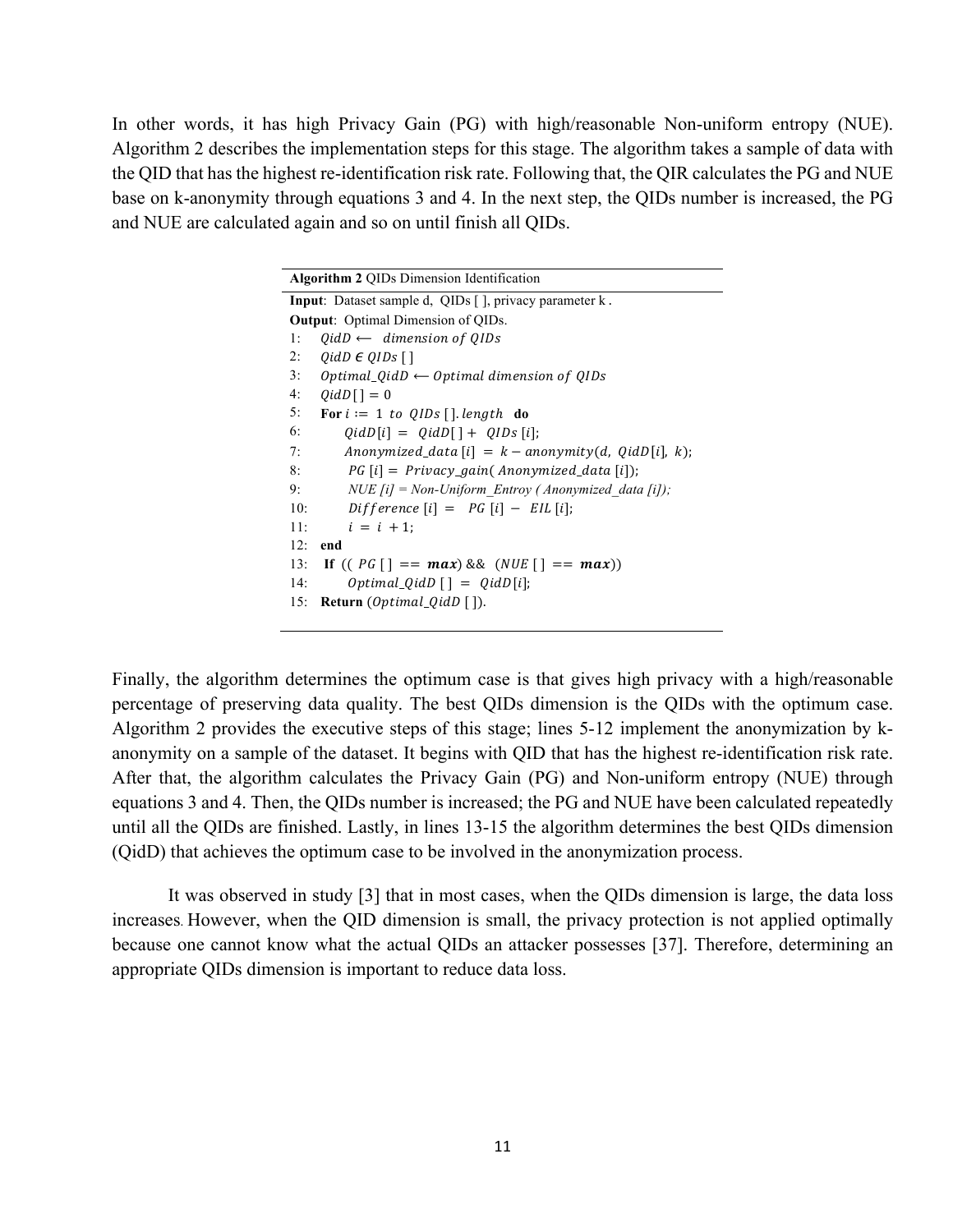### **Performance Measures**

Two performance evaluation measures were used in this study: the Privacy Gain (PG) and the Non-Uniform Entropy (NUE). More explanation and the derivation of these measures are presented in the following sub-sections.

#### **The Privacy Gain**

To evaluate the privacy level for the proposed algorithm, Equation 3 and Definition 1 are used as follows.

$$
PG = A_{t(gen)-} A_{b(gen)} \tag{3}
$$

Where  $A_{t(gen)}$  is anonymity after generalization (gen), and  $A_{b(gen)}$  is anonymity before generalization [27], [47], [48].

**Definition (1)** Anonymity quasi-identifier: A quasi-identifier *qid* is an anonymity quasi-identifier if  $|QIG(qid)| = min_{qid' \in OID} |QIG(qid')|$ , where || represents the size of a QI-group [48].

#### **Non-Uniform Entropy**

In the context of data de-identification, the Non-Uniform entropy is to compare the frequencies of attribute values in the transformed dataset according to frequencies in the input dataset; it was originally introduced as a model for measuring the loss of information [49]. When a dataset D is transformed into another dataset  $D'$ , Non-Uniform entropy is defined as:

$$
\Delta(D, D') = \sum_{x \in D} -\log \left( \frac{f(D, x)}{f(D', x)} \right) \tag{4}
$$

#### **Experimental Evaluation**

In this section, the experimental evaluation of our implementation algorithm will be presented in terms of PG and NUE. In the Dataset Setup subsection, we describe the datasets we have used for running the experiments and the experimental environment setup. In the experimental results subsection, we present the first set of experiments and provide the results from our algorithm. In the performance benchmark and discussion subsection, we provide benchmark and discussion results of our algorithm against a close recent algorithm introduced by Omer & Mohamad 2016 [37].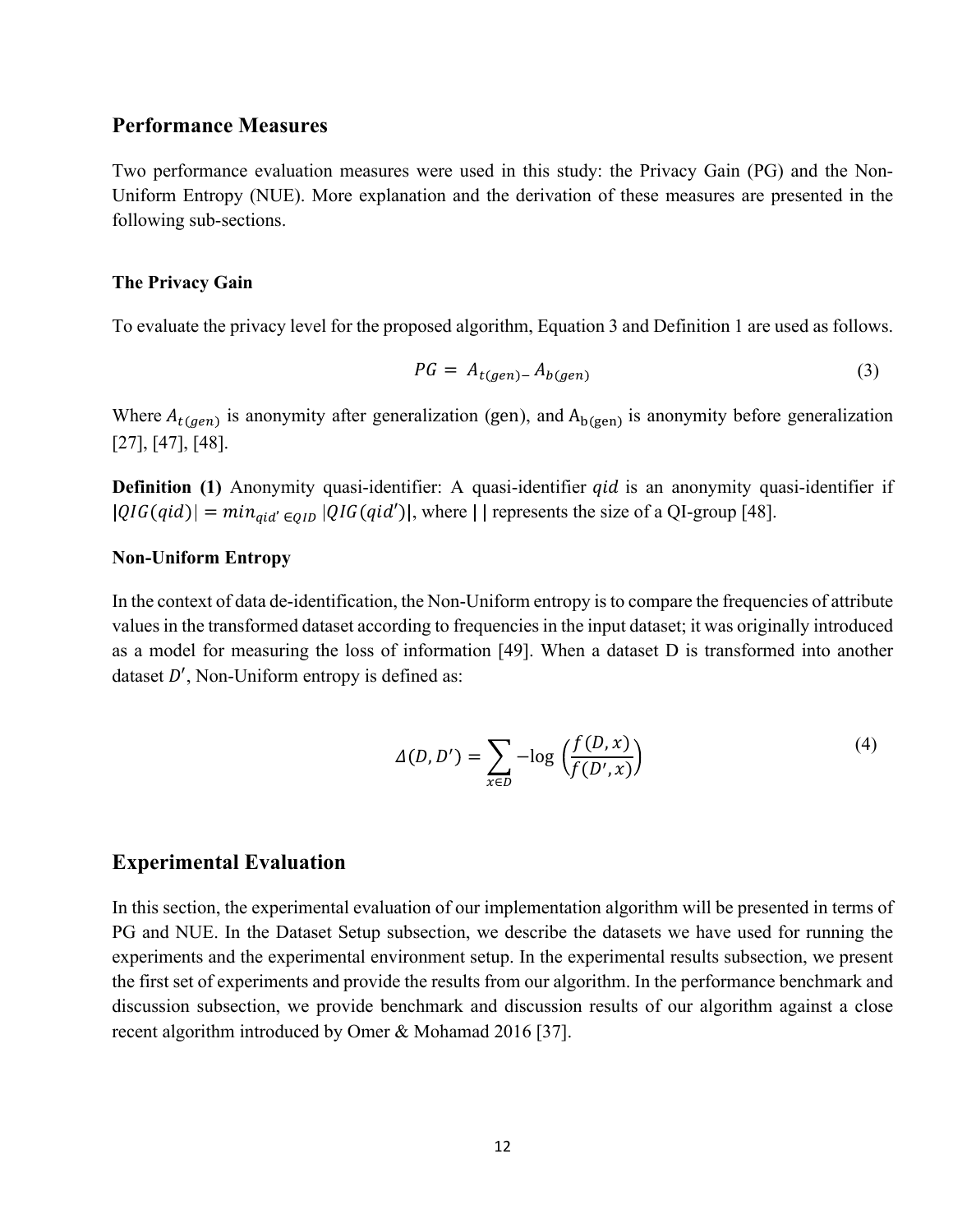#### **Dataset Setup**

Two real-life datasets from the University of California – Irvine were used in this study to demonstrate the performance of the proposed algorithms. The first is the Bank Direct Marketing dataset [50]. The bank dataset consists of 17 attributes and 45,211 tuples and does not include any missing values. The dataset attributes are divided into three divisions are 1) Data of bank clients: age, job, marital, education, default, balance, housing, and loan. In this paper, we will consider these attributes because these attributes are significant for bank clients and re-identification purposes. 2) Data related to the last contact of the current campaign. 3) Other attributes like the campaign and days. The second dataset is the Adult dataset [51] uses as a standard for anonymization algorithms evaluation [8] consist of 48842 census records and 15 attributes.

ARX data anonymization software is open source introduced and developed by Fabian Prasser et al. [52] for data anonymization, we used it to implement the algorithms as explained in the following sections. The experiments were executed on a machine with an Intel Core i7 2.7 GHz processor with 8 GB RAM, under Windows 10.

#### **Experimental Results**

The first experiment is to classify the datasets' attributes according to their risk rate. Figures 3 and 4 illustrate the risk rate for bank attributes and Adult attributes, respectively.



Figure 3: Risk rate of the Bank dataset attributes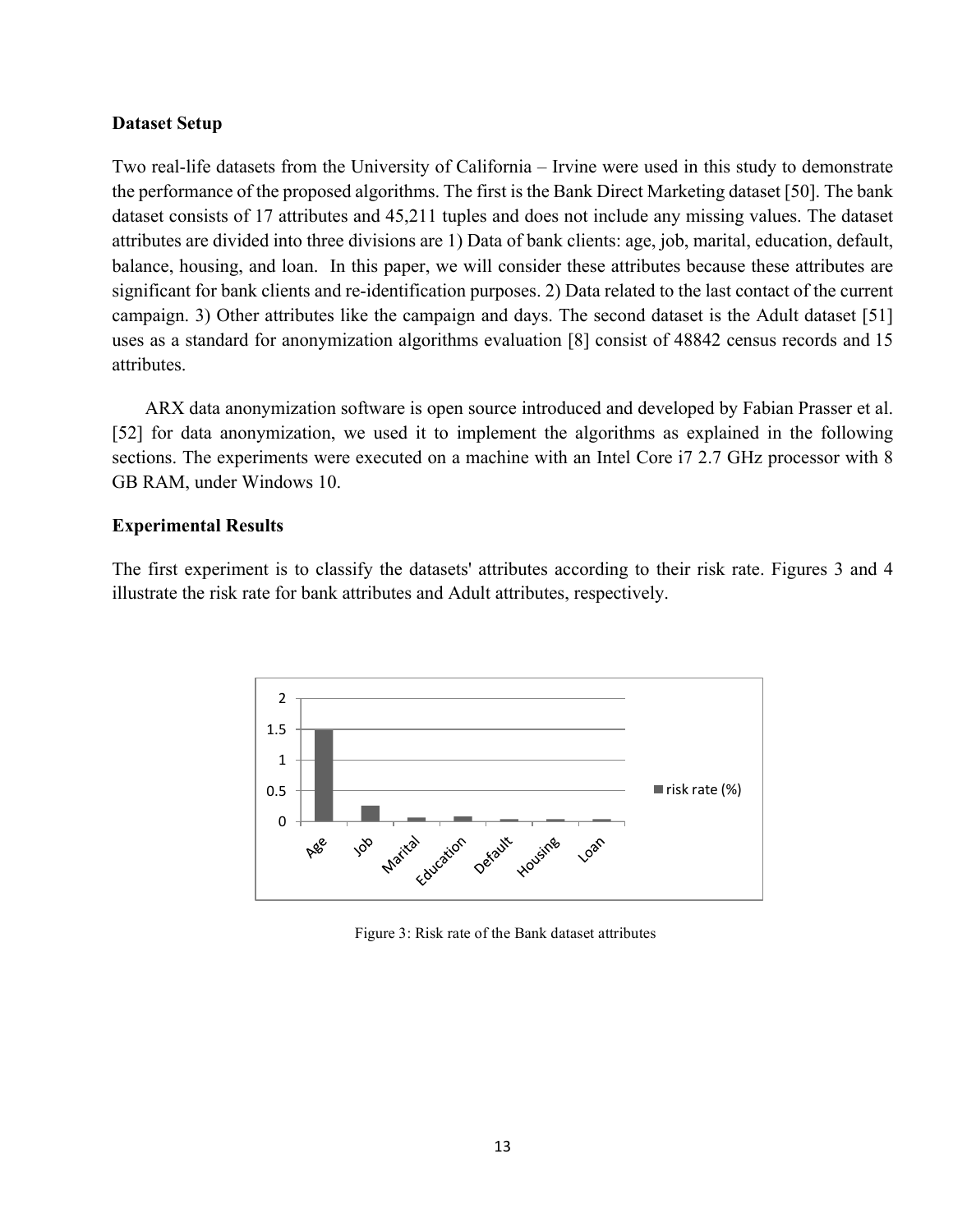

Figure 4: risk rate of the Adult dataset attributes

For the Bank dataset, we identify  $\alpha$  and  $\beta$  as  $\alpha = 30$ ,  $\beta = 0$ . Table 1 demonstrates Bank attributes classification. In the Adult dataset, we add  $\alpha = 0.2$ ,  $\beta = 0.01$  to classify the attributes. Table 2 demonstrates the classification of the adult dataset. Because the "Balance" attribute has a risk is 52.04 %, which is large comparing to other attributes, it is excluded from Figure 3 to highlight the difference between the attributes that have relatively small risk values.

After calculating the risk rate of each attribute in the dataset, the attribute is classified according to the selected threshold  $\alpha$  and  $\beta$  as was explained in the QIDs Recognition stage section. Table 1 and Table 2 show the classification results of the Bank dataset and Adult dataset, respectively, according to the selected classification thresholds  $\alpha$  and  $\beta$  for each dataset. After the classification stage, the best dimension of QIDs that achieve optimum case should be determined. In the Bank dataset, the QIDs Dimension( $QidD$ ) is four ( $QidD = 4$ ) while in the Adult dataset  $QidD$  is 10 ( $QidD = 10$ ). For each dataset, the initial value of QID's Dimension is set to one  $(QidD = 1)$  to be used as input into the proposed QIDs-Dimension Identification algorithm (as explained in Algorithm 2). Identification of QIDs-Dimension begins with the initial value of  $QidD$  and it is incremented until the maximum number of QID's Dimension. Identification of QIDs-Dimension begins also with a sample size equal to 10% of the dataset with k-anonymity of 5 and it is incriminated until K=25 for each  $QidD$  value (sample size is changeable). Then, the privacy gain  $(PG)$  and the Non-Uniform entropy (NUE) are calculated for each sample and each new  $QidD$  until  $QidD$ values reach four( $QidD = 4$ ) for the Bank dataset and  $QidD = 10$  for the Adult dataset.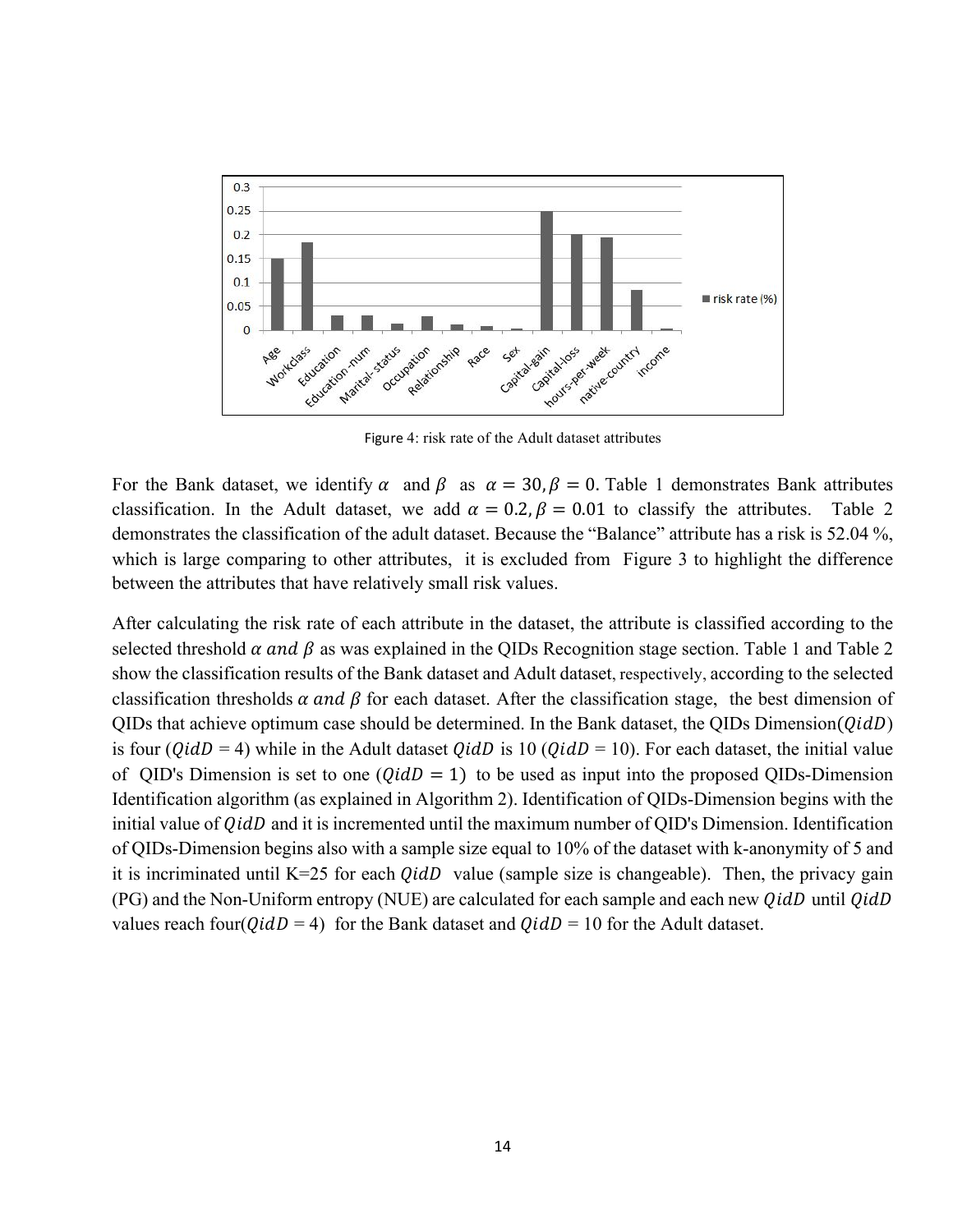| <b>Classification</b> | <b>Threshold value</b>        | <b>Attributes</b>                 |
|-----------------------|-------------------------------|-----------------------------------|
|                       | $\alpha = 30, \beta = 0$      |                                   |
| <b>SAs</b>            | Rrisk $>\alpha$               | Balance.                          |
| <b>OIDs</b>           | $\beta \leq$ Rrisk $< \alpha$ | Age, Job, Education, and Marital. |
| NSs                   | $Rrisk < \beta$               | Default, Housing, and Loan.       |

Table 1: Classification of the Bank dataset

| Table 2: Classification of the Adult dataset |  |
|----------------------------------------------|--|
|----------------------------------------------|--|

| <b>Classification</b> | <b>Threshold value</b>       | <b>Attributes</b>                              |
|-----------------------|------------------------------|------------------------------------------------|
|                       | $\alpha = 0.2, \beta = 0.01$ |                                                |
| <b>SAs</b>            | $Rrisk > \alpha$             | Capital-gain, Capital-loss.                    |
| <b>OIDs</b>           | $\beta \leq Rrisk < \alpha$  | Hours-per-week, Work-class, Age, Native-       |
|                       |                              | country, Education, Education-num, Occupation, |
|                       |                              | Marital-status, Relationship, and Race.        |
| NSs                   | $Rrisk < \beta$              | Sex, Income.                                   |

Finally, the proposed algorithm returns the  $Q \in \mathcal{U}$  that achieves the optimum case to be as best dimension will be used in the anonymization process. Table 3 demonstrates the results of finding the best  $QidD$  for the Adult dataset.

| QID value      | $K = 5$ |         | $K = 15$ |       | $K = 25$ |       |  |
|----------------|---------|---------|----------|-------|----------|-------|--|
|                | $PG\%$  | NUE $%$ | $PG\%$   | NUE % | $PG\%$   | NUE % |  |
| 1              | 33.8    | 30.41   | 38.35    | 21.05 | 38.35    | 21.05 |  |
| $\overline{2}$ | 55.34   | 44.65   | 76.86    | 23.13 | 76.86    | 23.13 |  |
| 3              | 77.94   | 22.05   | 83.17    | 16.82 | 83.17    | 16.82 |  |
| $\overline{4}$ | 79.53   | 20.46   | 84.39    | 15.6  | 84.39    | 15.6  |  |
| 5              | 83.62   | 16.37   | 87.48    | 12.51 | 87.48    | 12.51 |  |
| 6              | 85.91   | 14.08   | 89.56    | 10.43 | 89.56    | 10.43 |  |
| 7              | 86.65   | 13.34   | 86.65    | 13.34 | 89.69    | 10.3  |  |
| 8              | 90.51   | 9.48    | 90.51    | 9.48  | 90.51    | 9.48  |  |
| 9              | 92.68   | 7.31    | 92.68    | 7.31  | 92.68    | 7.31  |  |
| 10             | 91.59   | 8.4     | 91.59    | 8.4   | 91.59    | 8.4   |  |

Table 3: Experiments results for select the best QidD in the Adult dataset.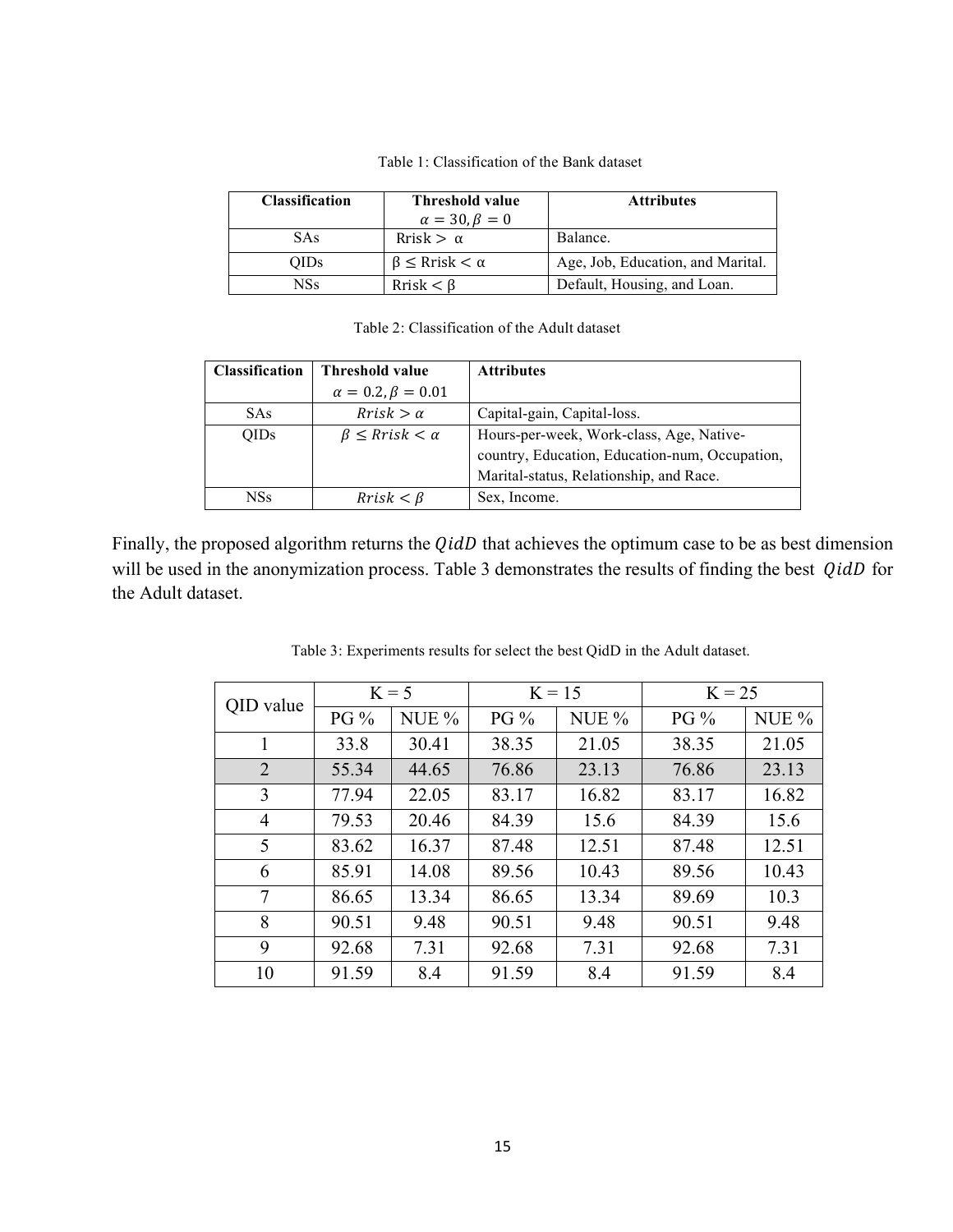According to Table 3, we observed that  $Q \text{id}D = 2$  is the optimum case that increases the privacy gain as well as the NUE. Moreover, we can notice that the privacy level also increases when QidD value increases. The privacy gain reaches 91.59 % when the QidD is 10. On the other hand, the NUE decreases, and accordingly, the data utility decreases when QidD increases. Figures 5a, 5b, and 5c demonstrate the selection of the best QidD for the Bank dataset by the proposed QIR algorithm on different k-anonymity values, 5, 15, and 25, respectively. In the bank dataset, the proposed algorithm the selected QIDs attributes are Work-class and Hours-per-week (HPW). These two attributes achieve the highest re-identification risk, thus, they must be involved in the anonymization process (See Figure 4).



Figure 5: (a, b, and c). Best QidD selection for Bank dataset by QIR on different k values.

To determines the best QidD in the Bank dataset track Table 4 and Fig. 6 (a, b, and c), it is clear that when  $Q$ id $D = 1$  the proposed algorithm achieves the optimum case as it gives high privacy in several cases of k values. It can be also observed in Table 4 that the NUE drops from 45.28% when K=5 to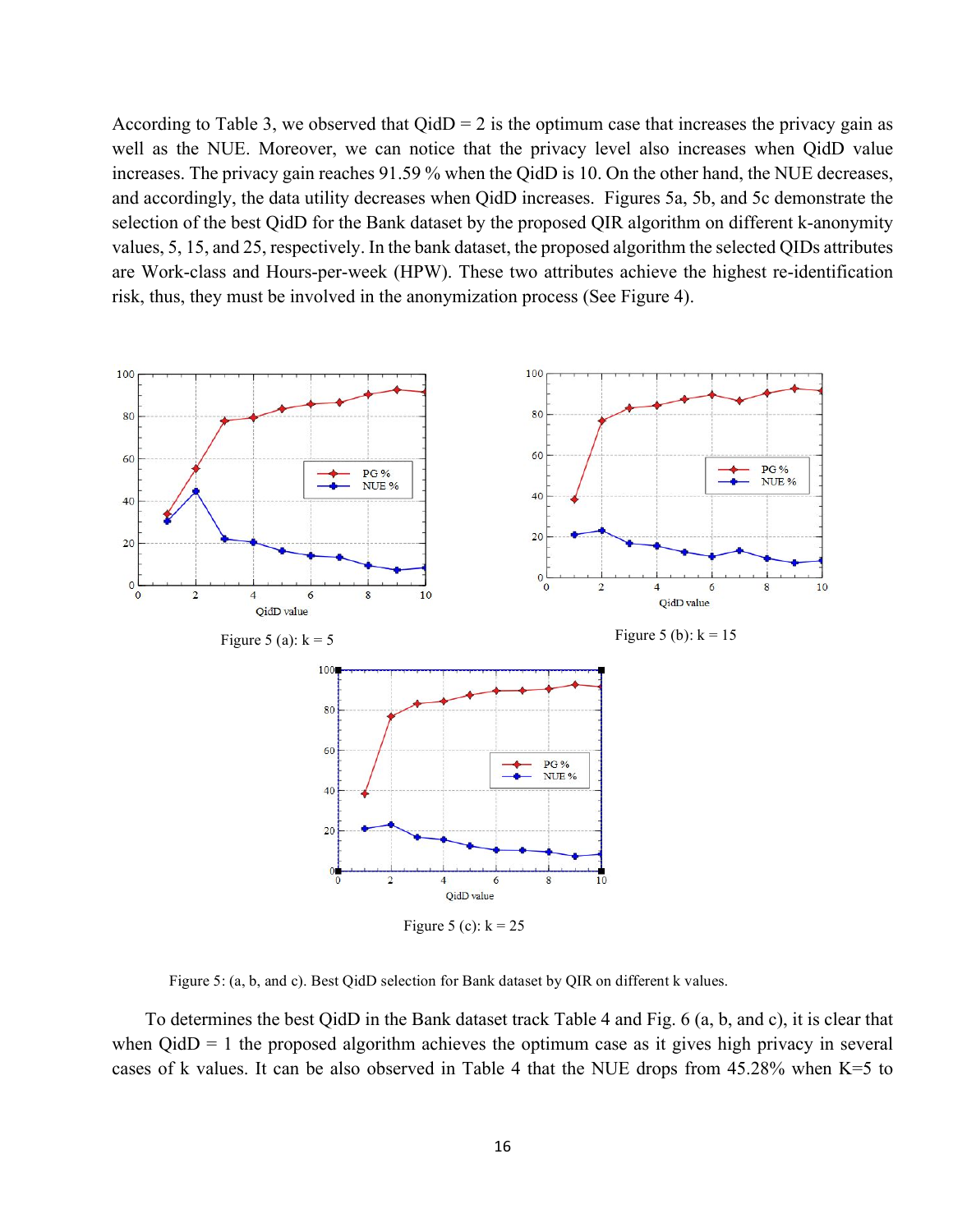17.27% when K increases above 15. It is also noticeable in the Bank database that privacy decreases at increase the value QidD which is normal with the level of privacy provided.

|             |                              | $K = 5$       |               | $K = 15$ |               | $K = 25$      |               |
|-------------|------------------------------|---------------|---------------|----------|---------------|---------------|---------------|
| <b>QidD</b> | QID                          | РG            | <b>NUE</b>    | РG       | <b>NUE</b>    | РG            | <b>NUE</b>    |
|             |                              | $\frac{6}{9}$ | $\frac{0}{0}$ | $\%$     | $\frac{0}{0}$ | $\frac{0}{0}$ | $\frac{0}{0}$ |
|             | age                          | 23.89         | 45.28         | 36.12    | 17.27         | 36.12         | 17.27         |
|             | age, job                     | 21.83         | 36.65         | 21.83    | 36.65         | 21.83         | 36.65         |
|             | age, job, marital            | 15.83         | 40.35         | 16.67    | 37.18         | 17.94         | 32.37         |
| 4           | age, job, marital, education | 14.88         | 35.93         | 14.88    | 35.93         | 16.43         | 29.26         |

Table 4: Experiments results for select the best QidD in Bank dataset



Figure 6 (c):  $k = 25$ 

Figure 6: (a, b, and c). Best QidD selection for Bank dataset by QIR on different k values.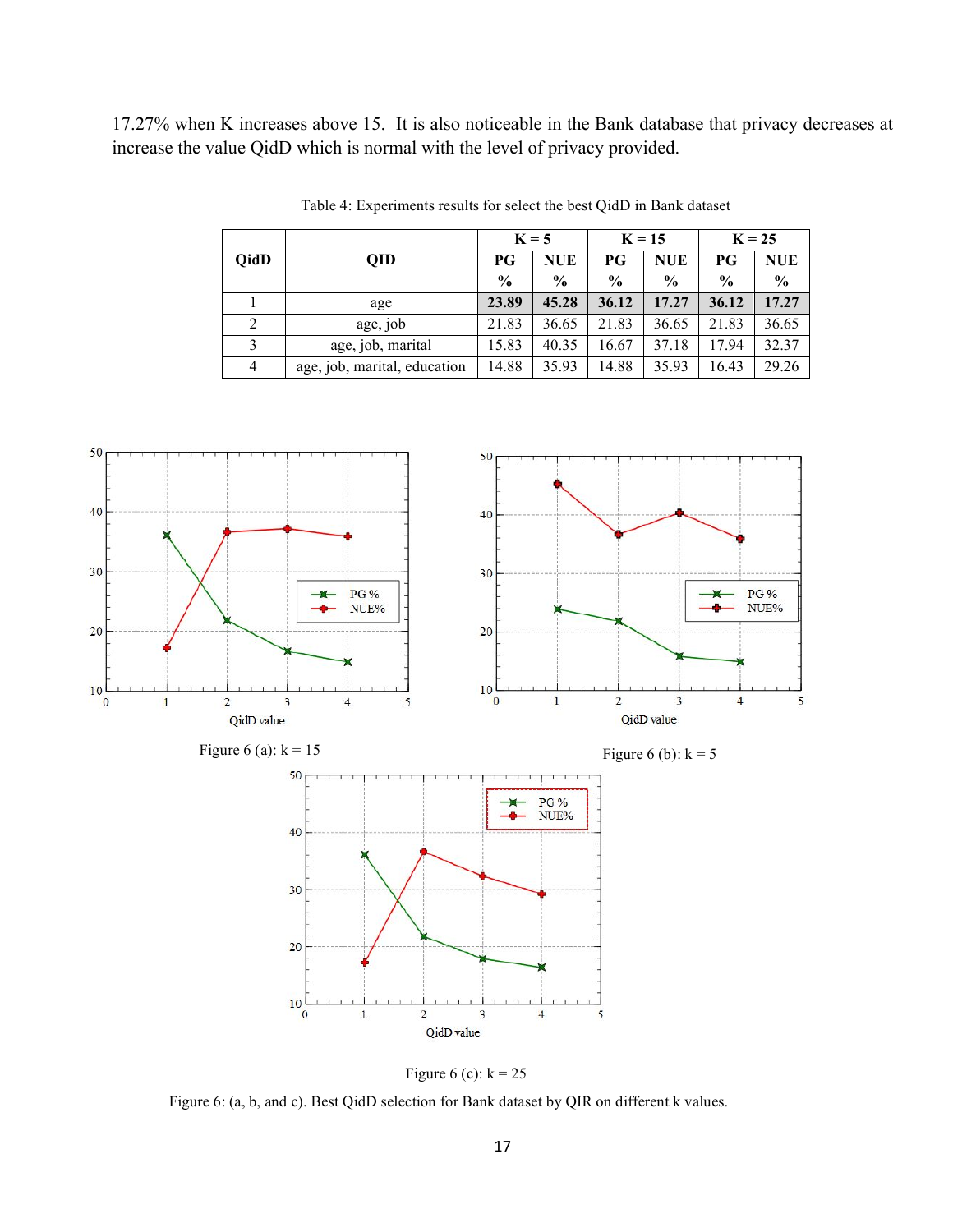#### **Performance Benchmark and Discussion**

To evaluate the proposed QIR algorithm, we compare it with a recent based on k-anonymity against recent similar work SQI algorithm [37]. The comparison was conducted in terms of their Privacy Gain (PG) and Non-uniform Entropy (NUE). . Multiple  $k$  values and different dataset sizes of the Adult will be used. In Figure 7 and Figure 8 . the privacy provided by QIR is more than the privacy achieved by SQI, where the improvement average exceeds 23%. Although SQI outperformed the QIR in data utility represented by NUE at  $k = 26, 29, 35$ , with a privacy rate of 9.57%, this is considered a deficiency because QIR provided data utility higher than that with much higher privacy at  $k = 4, 6, 10, 17$  and 20.



Figure 7: PG at several k values

Dataset: Adult dataset 48842 tuple  $QidD$  of  $QIR = 2$  (Work class, HPW)  $QidD$  of  $SQL = 1$  (Age)

Figure 8: NUE at several k values

Dataset: Adult dataset 48842 tuple  $QidD$  of  $QIR = 2$  (work class, HPW)  $QidD$  of  $SQI = 1$  (Age)

In Figures 9 and 10, it can be observed that at 10% of the dataset and  $k = 10$  the privacy achieved by the proposed QIR algorithm is more than double the privacy achieved by the SQI algorithm with slight increases in data utility. That is the proposed QIR algorithm outperforms the SQI algorithm in terms of preserving privacy and data utility. With data size,  $20\%$  and  $k = 20$ , the NUE obtained by SQI, QIR is 30.27, 31.66 % respectively while the privacy given by SQI is 20.52% and by QIR is 51.82 which is twice time more than that is achieved by SQI. Similar results were obtained at  $k=20$  and data size  $=30\%$  and 90%, respectively. In most cases, when data size increases the privacy decreases, and therefore the data utility increases.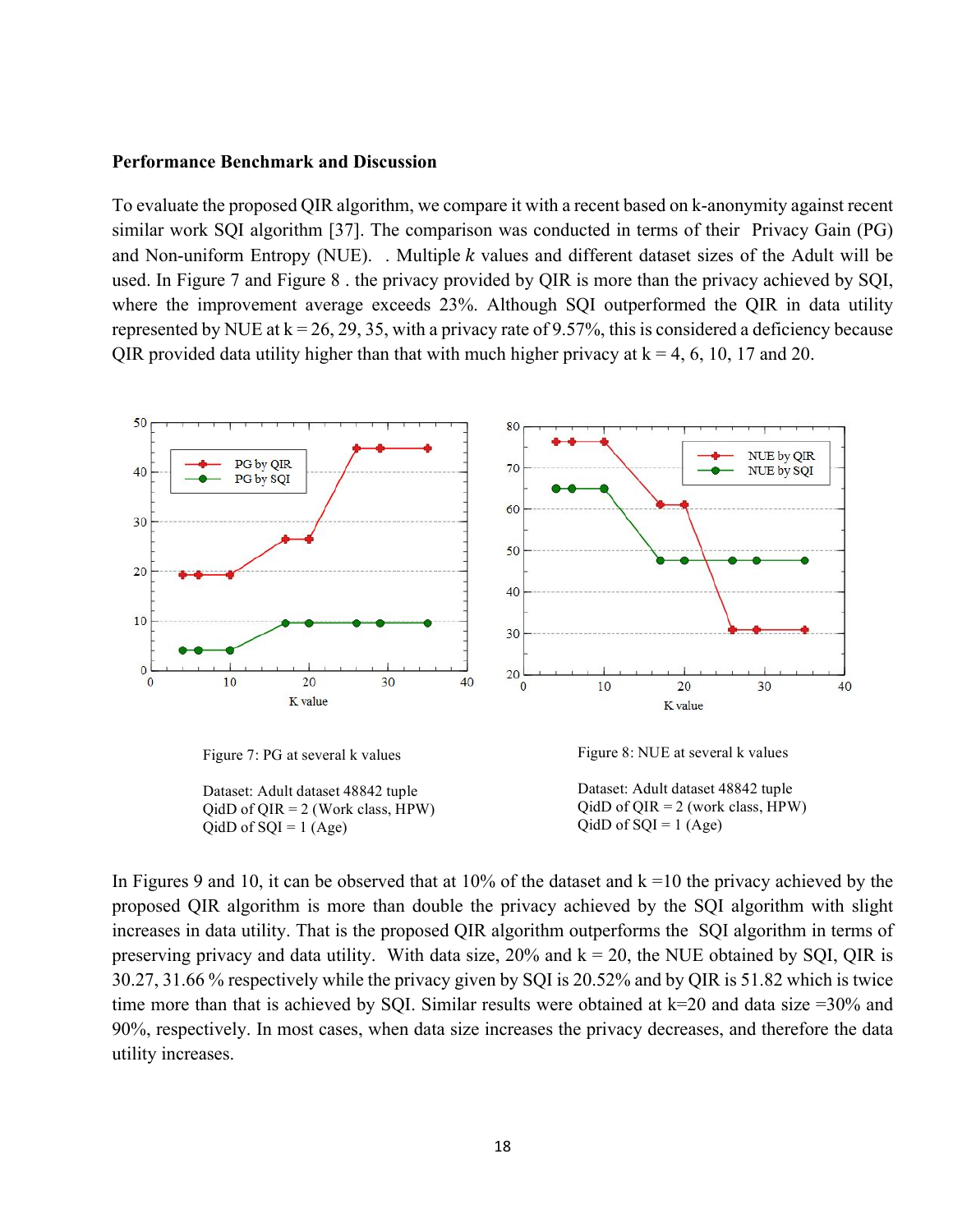Generally, for the whole Adult data, results of the experiments at  $k = 10$ , and  $k=20$  show that the average privacy percentage presented by SQI is 10.17% with 48.62% data utility, while the average privacy percentage offered by the proposed QIR is 46.49% with 41.04% data utility. As well for the whole Adult dataset and all K values experimented the average privacy provided by SQI is 7.51% against 54.13% data utility. While the average privacy percentage achieved by QIR is 30.67% against 55.46% data utility, hence, using QIR for identification of the real QIDs is considered more ideal.



### **Conclusions**

Accurate Identification of QIDs is an important issue for the success and validity methods of privacypreserving outsourced data that seek to avoid privacy leakage caused by QIDs linking. This paper aims to classify dataset attributes before the anonymization process and determines the proper QIDs that should be involved in anonymity operation. A new algorithm is proposed based on the calculation of the reidentification risk for dataset attributes to classify attributes to SAs, QIDs, and NSs based on pre-specified thresholds. In addition to attributes classification, the algorithm determines the actual dimension of QIDs that is required in the anonymization process depending on the amount of privacy provided versus a loss of the quality of the data. The experiment results indicated that the proposed identification algorithm has better performance and is more perfect in terms of privacy provided against data utility when compared with other work. Although the proposed algorithm is suitable to be used with any method or privacy model concerned with QIDs attributes, in this paper we have relied on the K-anonymity model.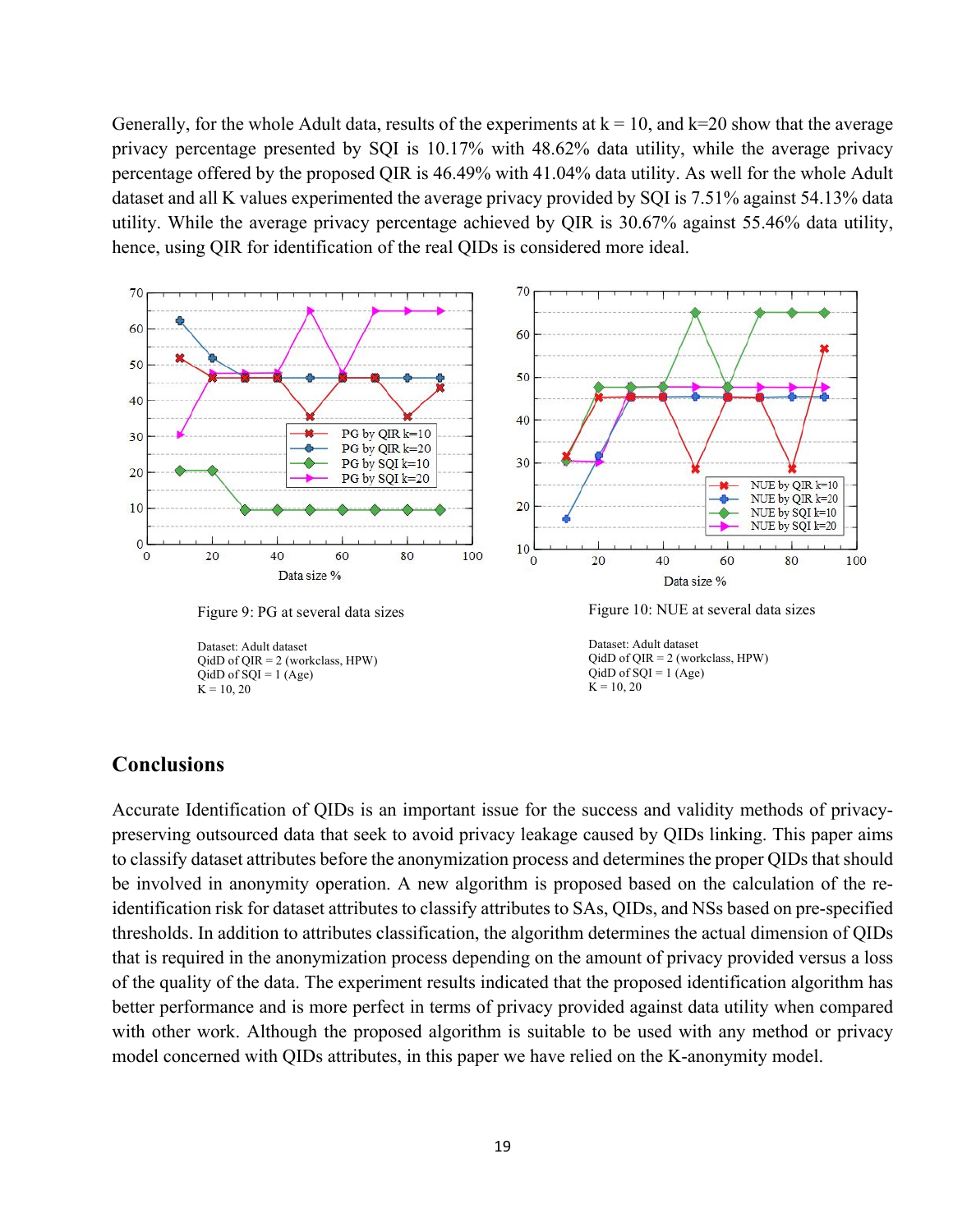# **Data Availability**

All data that used in this article are available in the machine learning repository at the University of California, Irvine (UCI): https://archive.ics.uci.edu/ml/datasets/.

# **Conflicts of Interest**

The authors declare that there is no conflict of interest regarding the publication of this paper.

### **Acknowledgment**

The authors would like to acknowledge Taif University Researchers Supporting Project number (TURSP-2020/292) Taif University, Taif, Saudi Arabia.

### **Funding Statement**

This research was funded by Taif University Researchers Supporting Project number (TURSP-2020/292) Taif University, Taif, Saudi Arabia.

## **References**

- [1] J. Domingo-Ferrer, O. Farràs, J. Ribes-González, and D. Sánchez, "Privacy-preserving cloud computing on sensitive data: A survey of methods, products, and challenges," *Computer Communications*, vol. 140–141. Elsevier B.V., pp. 38–60, 01-May-2019.
- [2] S. Aldeen Yousra and S. Mazleena, "A New Heuristic Anonymization Technique for Privacy Preserved Datasets Publication on Cloud Computing," *J. Phys.*, vol. 1003, no. 1, pp. 0–15, 2018.
- [3] Z. L. Yan Y, Wang W, Hao X, "Finding quasi-identifiers for k-anonymity model by the set of cut-vertex," 2018.
- [4] Contel Bradford, "7 Most Infamous Cloud Security Breaches StorageCraft," *storagecraft*, 2020. [Online]. Available: https://blog.storagecraft.com/7-infamous-cloud-security-breaches/. [Accessed: 18-Oct-2020].
- [5] Chen B, Cheung P, Cheung P, and Kwok Y, "Cypherdb: A novel architecture for outsourcing secure database processing," *ieeexplore.ieee.org*, 2018.
- [6] B. C. M. Fung, K. Wang, R. Chen, and P. S. Yu, "Privacy-preserving data publishing: A survey of recent developments," *ACM Comput. Surv.*, vol. 42, no. 4, pp. 1–53, 2010.
- [7] S. A. Abdelhameed, S. M. Moussa, and M. E. Khalifa, "Privacy-preserving tabular data publishing: A comprehensive evaluation from web to cloud," *Comput. Secur.*, 2018.
- [8] A. Bampoulidis, I. Markopoulos, and M. Lupu, "PrioPrivacy: A local recoding K-anonymity tool for prioritised Qasi-identifiers," in *Proceedings - 2019 IEEE/WIC/ACM International Conference on Web Intelligence Workshops, WI 2019 Companion*, 2019, pp. 314–317.
- [9] L. Sweeney, "Achieving k-anonymity Privacy Protection using Generalization and Suppression," *Int. J. Uncertainty, Fuzziness Knowledge-Based Syst.*, vol. 10, no. 05, pp. 571–588, 2002.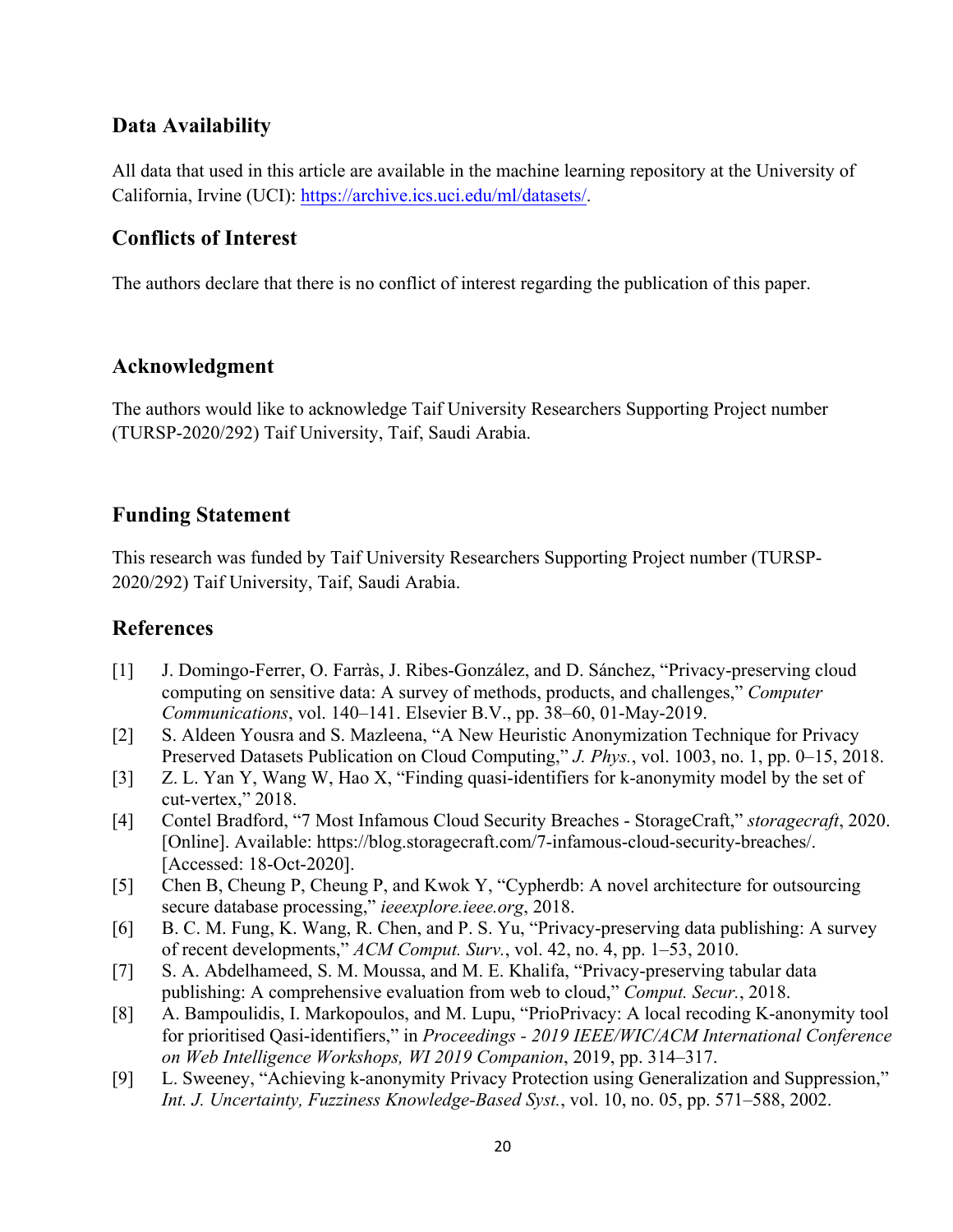- [10] G. Kaur and S. Agrawal, *Differential Privacy Framework : Impact of Quasi-identifiers on Anonymization*, vol. 46. Springer Singapore, 2019.
- [11] D. Wei, K. Natesan Ramamurthy, and K. R. Varshney, "Distribution-preserving k-anonymity," *Stat. Anal. Data Min.*, vol. 11, no. 6, pp. 253–270, Dec. 2018.
- [12] P. R. Bhaladhare and D. C. Jinwala, "Novel approaches for privacy preserving data mining in kanonymity model," *J. Inf. Sci. Eng.*, vol. 32, no. 1, pp. 63–78, Jan. 2016.
- [13] M. S. Simi, K. S. Nayaki, and M. S. Elayidom, "An Extensive Study on Data Anonymization Algorithms Based on K-Anonymity," in *IOP Conference Series: Materials Science and Engineering*, 2017.
- [14] H. Kaur, N. Kumar, and S. Batra, "ClaMPP: a cloud-based multi-party privacy preserving classification scheme for distributed applications," *J. Supercomput.*, vol. 75, no. 6, pp. 3046– 3075, 2019.
- [15] G. G. Dagher, B. C. M. Fung, N. Mohammed, and J. Clark, "SecDM: privacy-preserving data outsourcing framework with differential privacy," *Knowl. Inf. Syst.*, vol. 62, no. 5, pp. 1923– 1960, May 2020.
- [16] A. F. Westin, "Privacy and Freedom.," *Am. Sociol. Rev.*, vol. 33, no. 1, p. 173, 1968.
- [17] M. Templ, *Statistical disclosure control for microdata: Methods and applications in R*. 2017.
- [18] W. Mahanan, W. A. Chaovalitwongse, and J. Natwichai, "Data anonymization: a novel optimal k-anonymity algorithm for identical generalization hierarchy data in IoT," in *Service Oriented Computing and Applications*, 2020, vol. 14, no. 2, pp. 89–100.
- [19] S. Mayil, M. Vanitha, C. Science, J. J. College, and T. St, "A Survey on Privacy Preserving Data Mining Techniques for Clinical Decision Support System," vol. 5, no. 5, pp. 6054–6056, 2016.
- [20] N. Uttarwar and M. A. Pradhan, "K-NN DATA CLASSIFICATION TECHNIQUE USING SEMANTIC SEARCH ON ENCRYPTED RELATIONAL DATA BASE," in *Proceedings - 2nd International Conference on Computing, Communication, Control and Automation, ICCUBEA 2016*, 2017.
- [21] K. El Makkaoui, A. Beni-Hssane, A. Ezzati, and A. El-Ansari, "Fast Cloud-RSA Scheme for Promoting Data Confidentiality in the Cloud Computing," *Procedia Comput. Sci.*, vol. 113, pp. 33–40, Jan. 2017.
- [22] W. Wang, L. Chen, and Q. Zhang, "Outsourcing high-dimensional healthcare data to cloud with personalized privacy preservation," *Comput. Networks*, vol. 88, pp. 136–148, Sep. 2015.
- [23] K. El Makkaoui, A. Beni-Hssane, and A. Ezzati, "Speedy Cloud-RSA homomorphic scheme for preserving data confidentiality in cloud computing," *J. Ambient Intell. Humaniz. Comput.*, vol. 10, no. 12, pp. 4629–4640, 2019.
- [24] D. Chandravathi and P. V. Lakshmi, "Privacy preserving using extended euclidean algorithm applied to RSA-homomorphic encryption technique," *Int. J. Innov. Technol. Explor. Eng.*, vol. 8, no. 10, pp. 3175–3179, 2019.
- [25] P. Shyja Rose, J. Visumathi, and H. Haripriya, "Research paper on privacy preservation by data anonymization in public cloud for hospital management on big data," *Int. J. Control Theory Appl.*, 2016.
- [26] Y. A. A. S. Aldeen and M. Salleh, "Privacy Preserving Data Utility Mining Architecture," in *Smart Cities Cybersecurity and Privacy*, Elsevier Inc., 2019, pp. 253–268.
- [27] Y. A. A. S. Aldeen and M. Salleh, "Techniques for Privacy Preserving Data Publication in the Cloud for Smart City Applications," in *Smart Cities Cybersecurity and Privacy*, Elsevier Inc., 2019, pp. 129–145.
- [28] Y. A. A. S. Aldeen and M. Salleh, "A Hybrid K-anonymity Data Relocation Technique for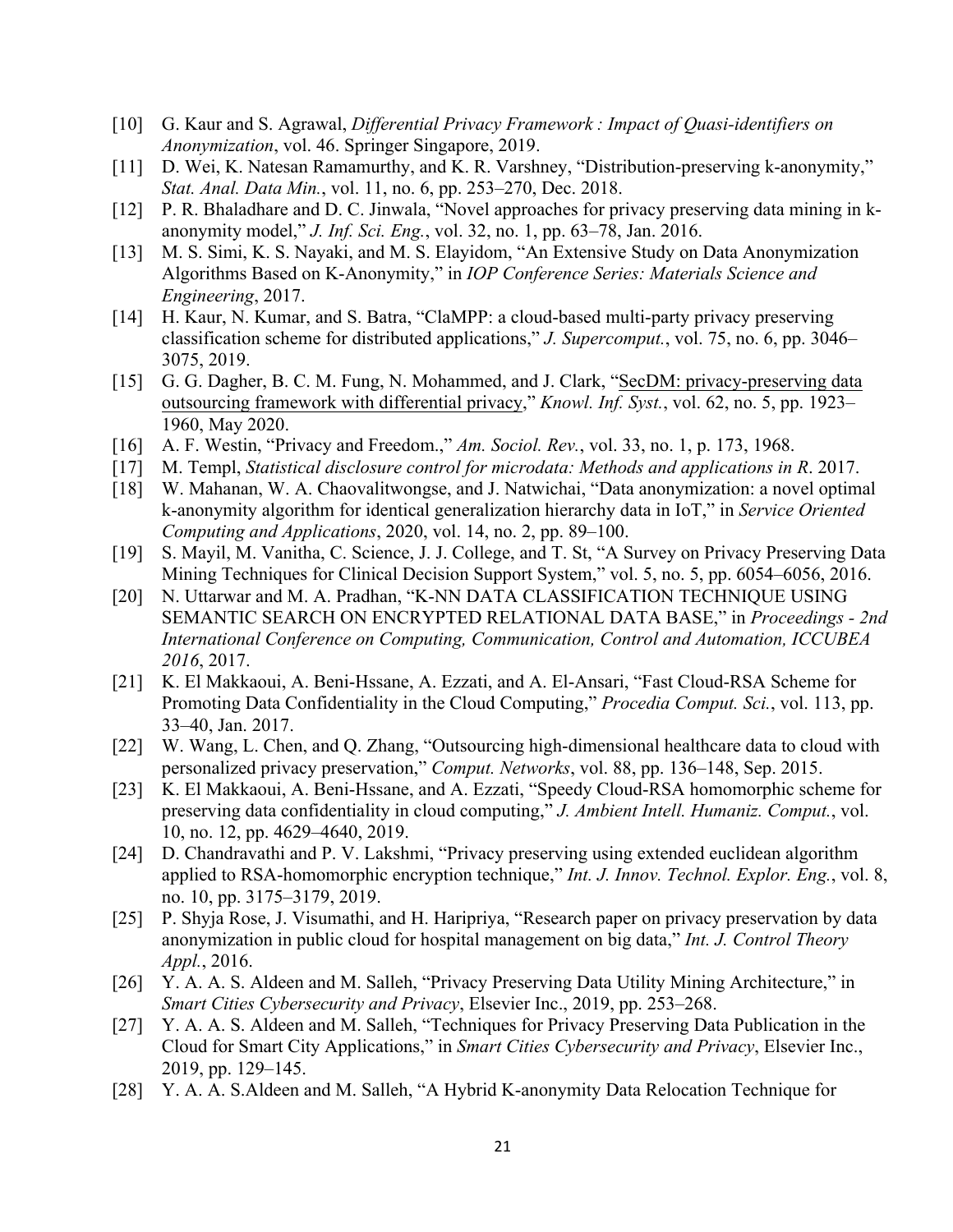Privacy Preserved Data Mining in Cloud Computing," *J. Internet Comput. Serv.*, vol. 17, no. 5, pp. 51–58, Oct. 2016.

- [29] H. Lee, S. Kim, J. W. Kim, and Y. D. Chung, "Utility-preserving anonymization for health data publishing," *BMC Med. Inform. Decis. Mak.*, vol. 17, no. 1, p. 104, Jul. 2017.
- [30] Y. A. A. S. Aldeen, M. Salleh, and Y. Aljeroudi, "An innovative privacy preserving technique for incremental datasets on cloud computing," *J. Biomed. Inform.*, vol. 62, pp. 107–116, Aug. 2016.
- [31] S. R. . Reddy, K. V. S. V. . Raju, and V. Valli Kumari, "Personalized privacy preserving incremental data dissemination through optimal generalization," *J. Eng. Appl. Sci.*, 2018.
- [32] R. V. Sudhakar and T. C. M. Rao, "Security aware index based quasi–identifier approach for privacy preservation of data sets for cloud applications," *Cluster Comput.*, 2020.
- [33] S. A. Onashoga, B. A. Bamiro, A. T. Akinwale, and J. A. Oguntuase, "KC-Slice: A dynamic privacy-preserving data publishing technique for multisensitive attributes," *Inf. Secur. J.*, vol. 26, no. 3, pp. 121–135, May 2017.
- [34] R. Wang, Y. Zhu, T.-S. Chen, and C.-C. Chang, "Privacy-Preserving Algorithms for Multiple Sensitive Attributes Satisfying t-Closeness," *J. Comput. Sci. Technol.*, vol. 33, no. 6, pp. 1231– 1242, Nov. 2018.
- [35] S. Srijayanthi, T. Sethukarasi, and A. Thilagavathy, "Efficient anonymization algorithm for multiple sensitive attributes," *Int. J. Innov. Technol. Explor. Eng.*, vol. 9, no. 1, pp. 4961–4963, Nov. 2019.
- [36] L. Huang, J. Song, Q. Lu, X. Liu, and C. Zhang, "Hypergraph-based Solution for Selecting Quasi-identifier," vol. 6, no. November, pp. 597–606, 2012.
- [37] A. M. Omer and M. M. Bin Mohamad, "Simple and effective method for selecting quasiidentifier," *J. Theor. Appl. Inf. Technol.*, vol. 89, no. 2, pp. 512–517, 2016.
- [38] Y. J. Lee and K. H. Lee, "Re-identification of medical records by optimum quasi-identifiers," pp. 428–435, 2017.
- [39] K. S. Wong, N. A. Tu, D. M. Bui, S. Y. Ooi, and M. H. Kim, "Privacy-Preserving Collaborative Data Anonymization with Sensitive Quasi-Identifiers," in *2019 12th CMI Conference on Cybersecurity and Privacy, CMI 2019*, 2019.
- [40] Y. Sei, H. Okumura, T. Takenouchi, and A. Ohsuga, "Anonymization of Sensitive Quasi-Identifiers for l-Diversity and t-Closeness," *IEEE Trans. DEPENDABLE Secur. Comput.*, vol. 16, no. 4, pp. 580–593, 2019.
- [41] N. Victor and D. Lopez, "Privacy preserving sensitive data publishing using (k,n,m) anonymity approach," *J. Commun. Softw. Syst.*, vol. 16, no. 1, pp. 46–56, Mar. 2020.
- [42] H. Y. Tran and J. Hu, "Privacy-preserving big data analytics a comprehensive survey," *J. Parallel Distrib. Comput.*, vol. 134, pp. 207–218, Dec. 2019.
- [43] E. E. Brown, "Improving privacy preserving methods to enhance data mining for correlation research," in *Conference Proceedings - IEEE SOUTHEASTCON*, 2017, pp. 3–6.
- [44] X. Jiang, A. D. Sarwate, and L. Ohno-Machado, "Privacy technology to support data sharing for comparative effectiveness research: a systematic review.," *Med. Care*, vol. 51, no. 8 Suppl 3, pp. S58-65, Aug. 2013.
- [45] K. Patel and G. B. Jethava, "Privacy Preserving Techniques for Big Data: A Survey," in *Proceedings of the International Conference on Inventive Communication and Computational Technologies, ICICCT 2018*, 2018, pp. 194–199.
- [46] K. Benitez and B. Malin, "Evaluating re-identification risks with respect to the HIPAA privacy rule," pp. 169–177, 2010.
- [47] X. Zhang, C. Liu, S. Nepal, C. Yang, W. Dou, and J. Chen, "Combining Top-Down and Bottom-